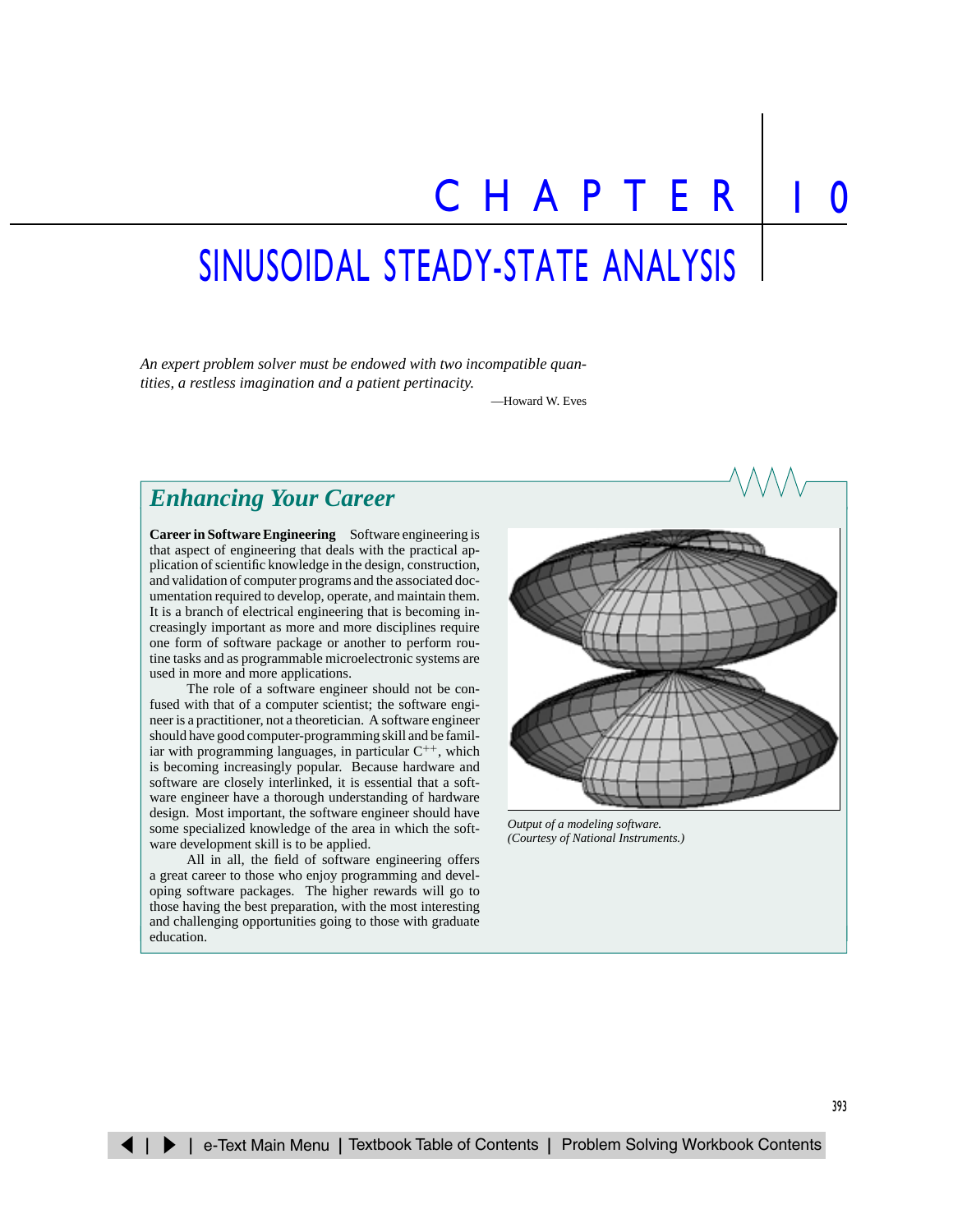<span id="page-1-0"></span>**Electronic Testing Tutorials**

## **10.1 INTRODUCTION**

In Chapter 9, we learned that the forced or steady-state response of circuits to sinusoidal inputs can be obtained by using phasors. We also know that Ohm's and Kirchhoff's laws are applicable to ac circuits. In this chapter, we want to see how nodal analysis, mesh analysis, Thevenin's theorem, Norton's theorem, superposition, and source transformations are applied in analyzing ac circuits. Since these techniques were already introduced for dc circuits, our major effort here will be to illustrate with examples.

Analyzing ac circuits usually requires three steps.

## **Steps to Analyze ac Circuits:**

- 1. Transform the circuit to the phasor or frequency domain.
- 2. Solve the problem using circuit techniques (nodal analysis, mesh analysis, superposition, etc.).
- 3. Transform the resulting phasor to the time domain.

Step 1 is not necessary if the problem is specified in the frequency domain. In step 2, the analysis is performed in the same manner as dc circuit analysis except that complex numbers are involved. Having read Chapter Frequency-domain analysis of an ac circuit via 9, we are adept at handling step 3.

Toward the end of the chapter, we learn how to apply *PSpice* in solving ac circuit problems. We finally apply ac circuit analysis to two practical ac circuits: oscillators and ac transistor circuits.

## **10.2 NODAL [ANALYSIS](#page-0-0)**

The basis of nodal analysis is Kirchhoff's current law. Since KCL is valid for phasors, as demonstrated in Section 9.6, we can analyze ac circuits by nodal analysis. The following examples illustrate this.

Find  $i_x$  in the circuit of Fig. 10.1 using nodal analysis.



Figure 10.1 For Example 10.1.

#### **Solution:**

We first convert the circuit to the frequency domain:

phasors is much easier than analysis of the circuit in the time domain.

**Electronic Testing Tutorials**

EXAMPLE 10.1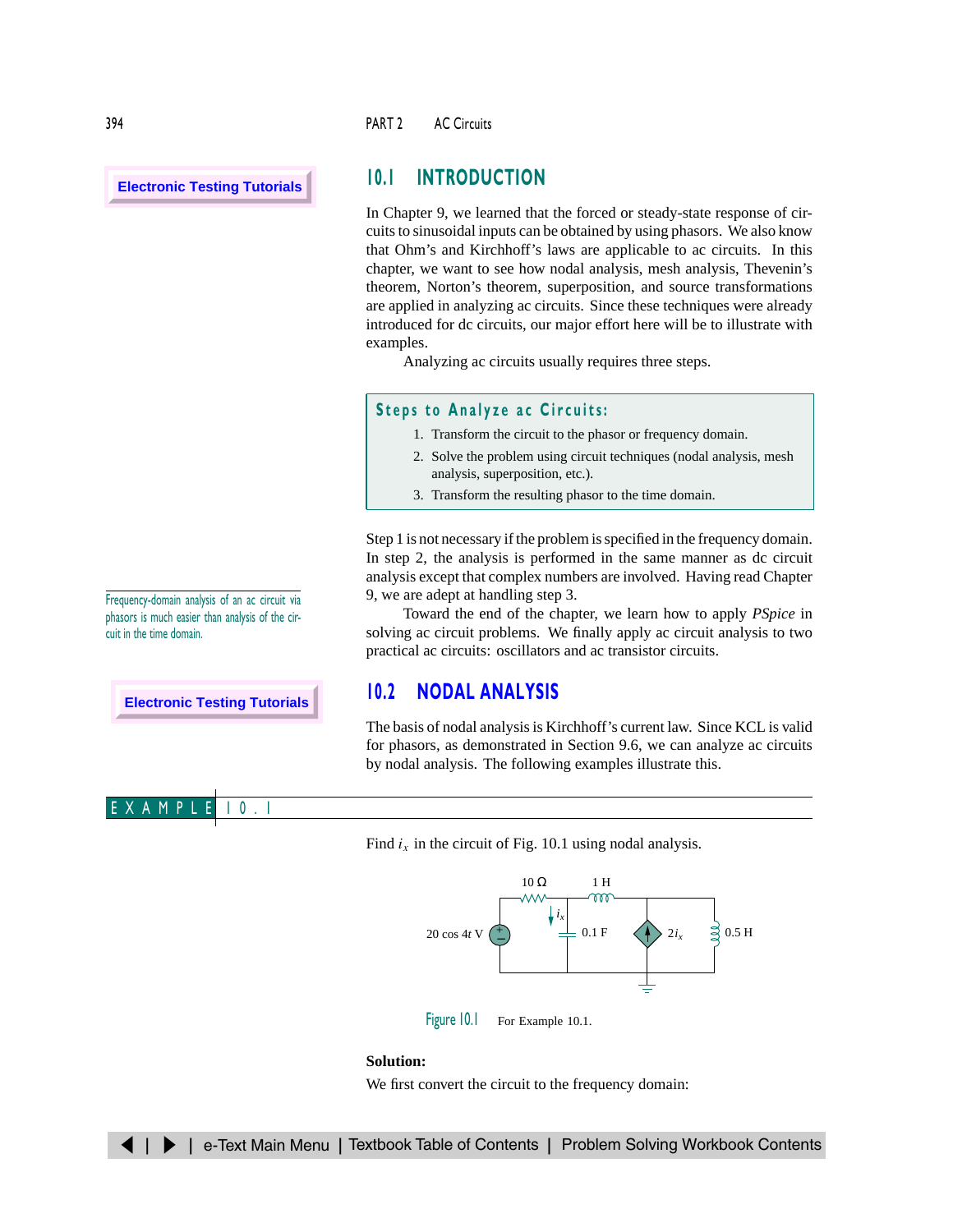$$
20 \cos 4t \implies 20 \angle 0^{\circ}, \omega = 4 \text{ rad/s}
$$
  
\n
$$
1 \text{ H} \implies j\omega L = j4
$$
  
\n
$$
0.5 \text{ H} \implies j\omega L = j2
$$
  
\n
$$
0.1 \text{ F} \implies \frac{1}{j\omega C} = -j2.5
$$

Thus, the frequency-domain equivalent circuit is as shown in Fig. 10.2.



Figure 10.2 Frequency-domain equivalent of the circuit in Fig. 10.1.

Applying KCL at node 1,

$$
\frac{20 - V_1}{10} = \frac{V_1}{-j2.5} + \frac{V_1 - V_2}{j4}
$$

or

$$
(1+j1.5)\mathbf{V}_1 + j2.5\mathbf{V}_2 = 20\tag{10.1.1}
$$

At node 2,

$$
2\mathbf{I}_x + \frac{\mathbf{V}_1 - \mathbf{V}_2}{j4} = \frac{\mathbf{V}_2}{j2}
$$

But  $\mathbf{I}_x = \mathbf{V}_1$ /−*j*2*.5.* Substituting this gives

$$
\frac{2V_1}{-j2.5} + \frac{V_1 - V_2}{j4} = \frac{V_2}{j2}
$$

By simplifying, we get

$$
11\mathbf{V}_1 + 15\mathbf{V}_2 = 0 \tag{10.1.2}
$$

Equations (10.1.1) and (10.1.2) can be put in matrix form as

$$
\begin{bmatrix} 1+j1.5 & j2.5 \ 11 & 15 \end{bmatrix} \begin{bmatrix} \mathbf{V}_1 \\ \mathbf{V}_2 \end{bmatrix} = \begin{bmatrix} 20 \\ 0 \end{bmatrix}
$$

We obtain the determinants as

$$
\Delta = \begin{vmatrix} 1+j1.5 & j2.5 \\ 11 & 15 \end{vmatrix} = 15 - j5
$$
  
\n
$$
\Delta_1 = \begin{vmatrix} 20 & j2.5 \\ 0 & 15 \end{vmatrix} = 300, \qquad \Delta_2 = \begin{vmatrix} 1+j1.5 & 20 \\ 11 & 0 \end{vmatrix} = -220
$$
  
\n
$$
\mathbf{V}_1 = \frac{\Delta_1}{\Delta} = \frac{300}{15 - j5} = 18.97 / 18.43^\circ \text{ V}
$$
  
\n
$$
\mathbf{V}_2 = \frac{\Delta_2}{\Delta} = \frac{-220}{15 - j5} = 13.91 / 198.3^\circ \text{ V}
$$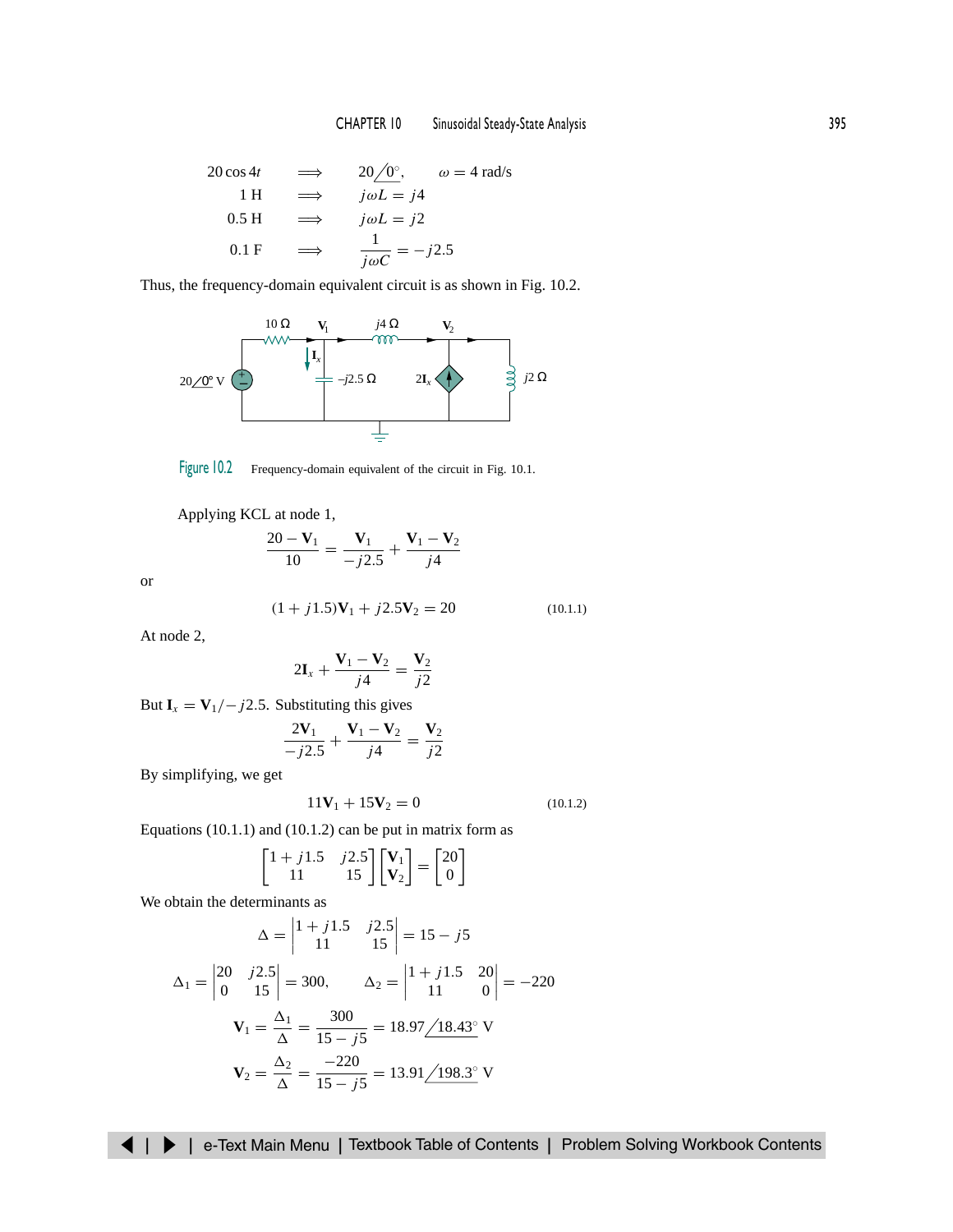The current  $\mathbf{I}_r$  is given by

$$
\mathbf{I}_x = \frac{\mathbf{V}_1}{-j2.5} = \frac{18.97 \times 18.43^{\circ}}{2.5 \times 100^{\circ}} = 7.59 \times 108.4^{\circ} \text{ A}
$$

Transforming this to the time domain,

$$
i_x = 7.59 \cos(4t + 108.4^\circ) \text{ A}
$$

PRACTICE PROBLEM 10.1

Using nodal analysis, find  $v_1$  and  $v_2$  in the circuit of Fig. 10.3.



Figure 10.3 For Practice Prob. 10.1.

**Answer:**  $v_1(t) = 20.96 \sin(2t + 58°)$  V,  $v_2(t) = 44.11 \sin(2t + 41°)$  V.



Compute  $V_1$  and  $V_2$  in the circuit of Fig. 10.4.



Figure 10.4 For Example 10.2.

#### **Solution:**

Nodes 1 and 2 form a supernode as shown in Fig. 10.5. Applying KCL at the supernode gives

$$
3 = \frac{\mathbf{V}_1}{-j3} + \frac{\mathbf{V}_2}{j6} + \frac{\mathbf{V}_2}{12}
$$

or

$$
36 = j4V_1 + (1 - j2)V_2 \tag{10.2.1}
$$

But a voltage source is connected between nodes 1 and 2, so that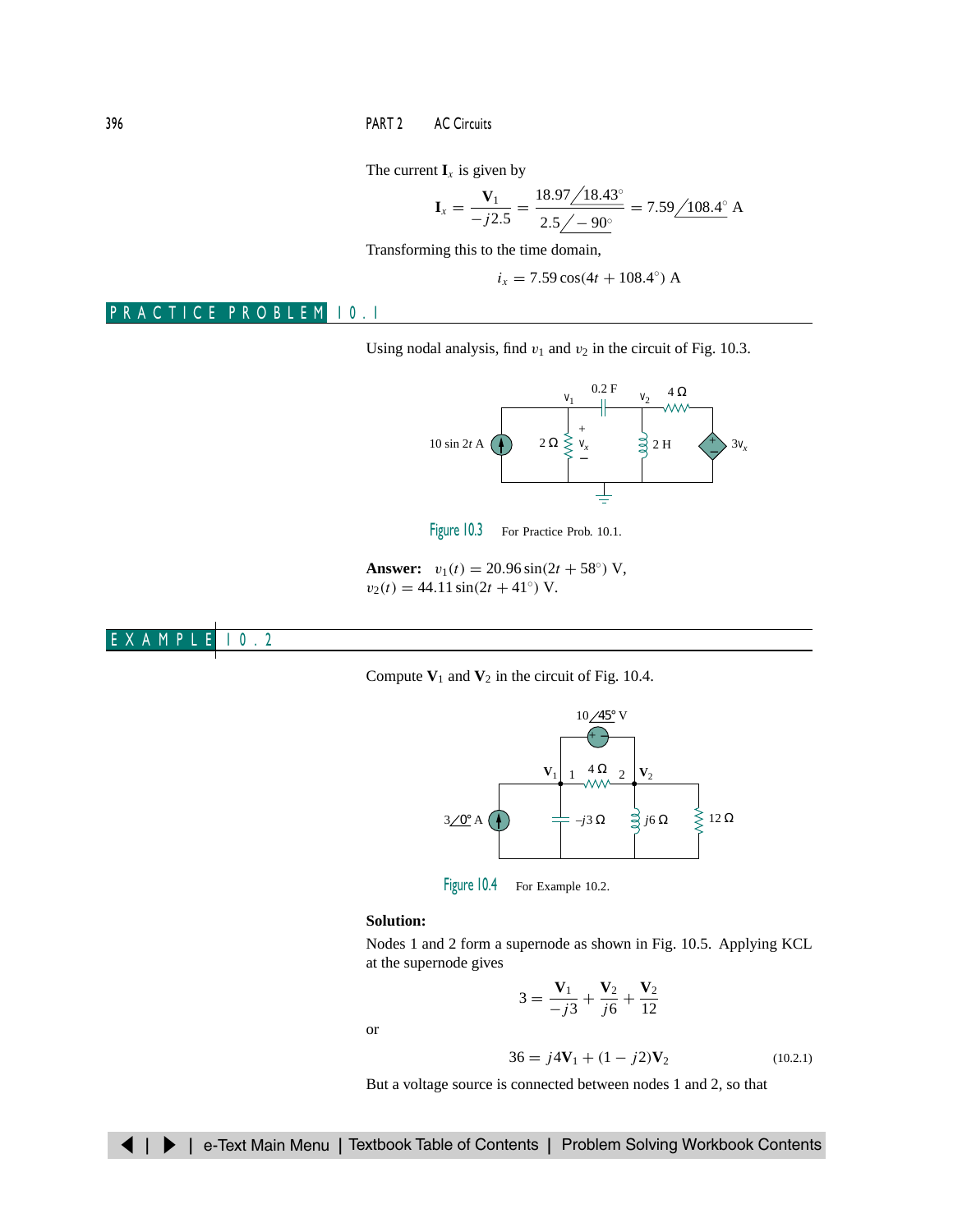

Figure 10.5 A supernode in the circuit of Fig. 10.4.

$$
\mathbf{V}_1 = \mathbf{V}_2 + 10 \angle 45^\circ \tag{10.2.2}
$$

Substituting Eq. (10.2.2) in Eq. (10.2.1) results in

$$
36 - 40 \angle 135^\circ = (1 + j2) \mathbf{V}_2 \implies \mathbf{V}_2 = 31.41 \angle -87.18^\circ \text{ V}
$$
  
From Eq. (10.2.2),

$$
\mathbf{V}_1 = \mathbf{V}_2 + 10\angle 45^\circ = 25.78\angle -70.48^\circ \text{ V}
$$

#### PRACTICE PROBLEM 10.2

Calculate  $V_1$  and  $V_2$  in the circuit shown in Fig. 10.6.



Figure 10.6 For Practice Prob. 10.2.

**Answer:**  $V_1 = 19.36 \div 69.67°$  V,  $V_2 = 3.376 \div 165.7°$  V.

## **[10.3MESH](#page-5-0) ANALYSIS**

Kirchhoff's voltage law (KVL) forms the basis of mesh analysis. The validity of KVL for ac circuits was shown in Section 9.6 and is illustrated in the following examples.

| EXAMPLEII<br>ı |  |
|----------------|--|
|----------------|--|

Determine current  $\mathbf{I}_o$  in the circuit of Fig. 10.7 using mesh analysis.

#### **Solution:**

Applying KVL to mesh 1, we obtain

$$
(8+j10-j2)\mathbf{I}_1 - (-j2)\mathbf{I}_2 - j10\mathbf{I}_3 = 0 \tag{10.3.1}
$$

#### ◀ | ▶ | e-Text Main Menu | Textbook Table of Contents | Problem Solving Workbook Contents ▲

**Electronic Testing Tutorials**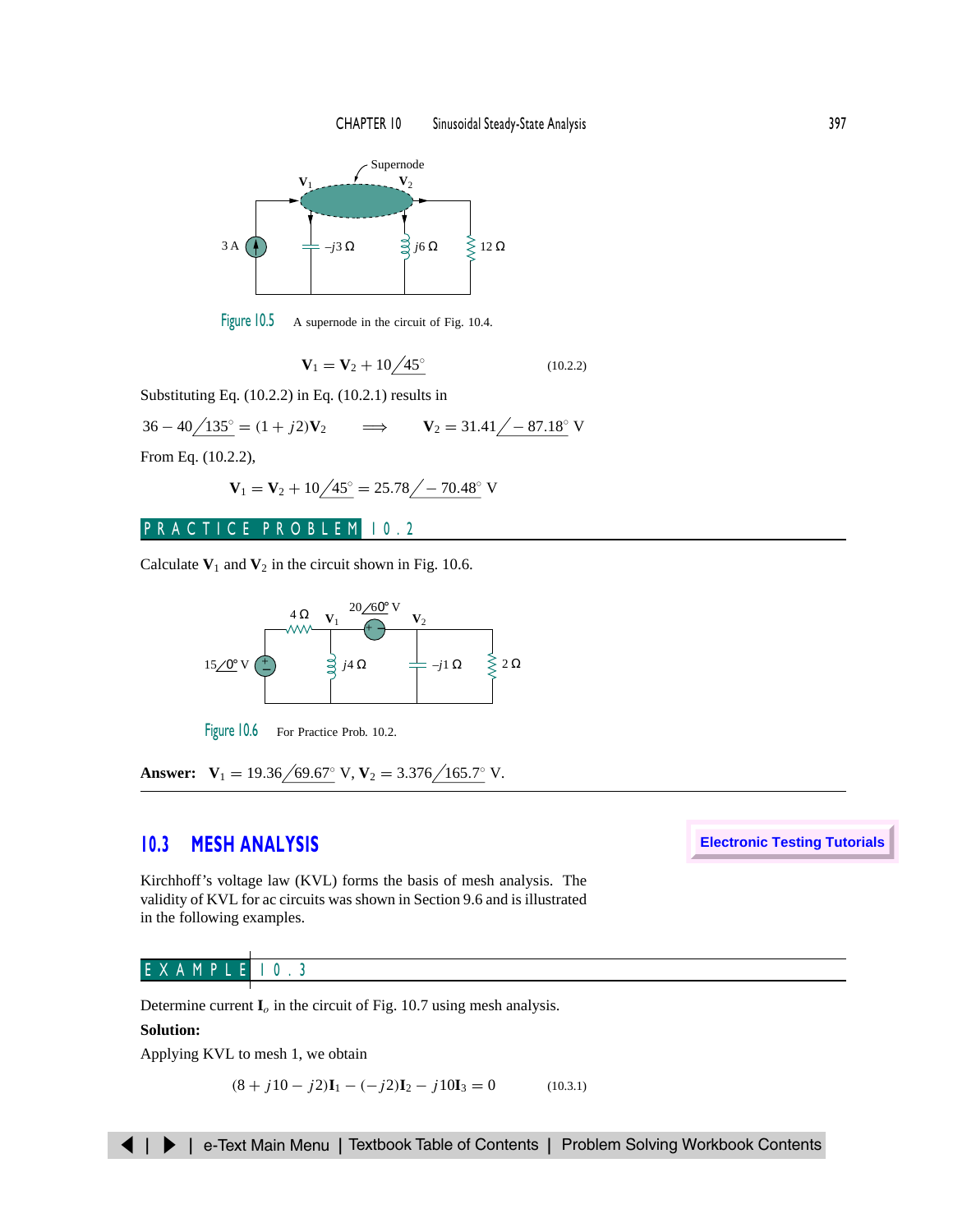<span id="page-5-0"></span>

Figure 10.7 For Example 10.3.

For mesh 2,

$$
(4 - j2 - j2)\mathbf{I}_2 - (-j2)\mathbf{I}_1 - (-j2)\mathbf{I}_3 + 20\angle{90^\circ} = 0 \quad (10.3.2)
$$

For mesh 3,  $I_3 = 5$ . Substituting this in Eqs. (10.3.1) and (10.3.2), we get

$$
(8+j8)\mathbf{I}_1 + j2\mathbf{I}_2 = j50 \tag{10.3.3}
$$

$$
j2\mathbf{I}_1 + (4 - j4)\mathbf{I}_2 = -j20 - j10
$$
 (10.3.4)

Equations (10.3.3) and (10.3.4) can be put in matrix form as

$$
\begin{bmatrix} 8+j8 & j2 \ j2 & 4-j4 \end{bmatrix} \begin{bmatrix} \mathbf{I}_1 \\ \mathbf{I}_2 \end{bmatrix} = \begin{bmatrix} j50 \\ -j30 \end{bmatrix}
$$

from which we obtain the determinants

$$
\Delta = \begin{vmatrix} 8+j8 & j2 \\ j2 & 4-j4 \end{vmatrix} = 32(1+j)(1-j) + 4 = 68
$$
  
\n
$$
\Delta_2 = \begin{vmatrix} 8+j8 & j50 \\ j2 & -j30 \end{vmatrix} = 340 - j240 = 416.17 \angle -35.22^{\circ}
$$
  
\n
$$
\mathbf{I}_2 = \frac{\Delta_2}{\Delta} = \frac{416.17 \angle -35.22^{\circ}}{68} = 6.12 \angle -35.22^{\circ} \text{ A}
$$

The desired current is

$$
I_o = -I_2 = 6.12 \angle 144.78^\circ \text{ A}
$$

#### PRACTICE PROBLEM 10.3



Find **I***<sup>o</sup>* in Fig. 10.8 using mesh analysis. **Answer:** 1.194 <u>65.45</u><sup>◦</sup> A.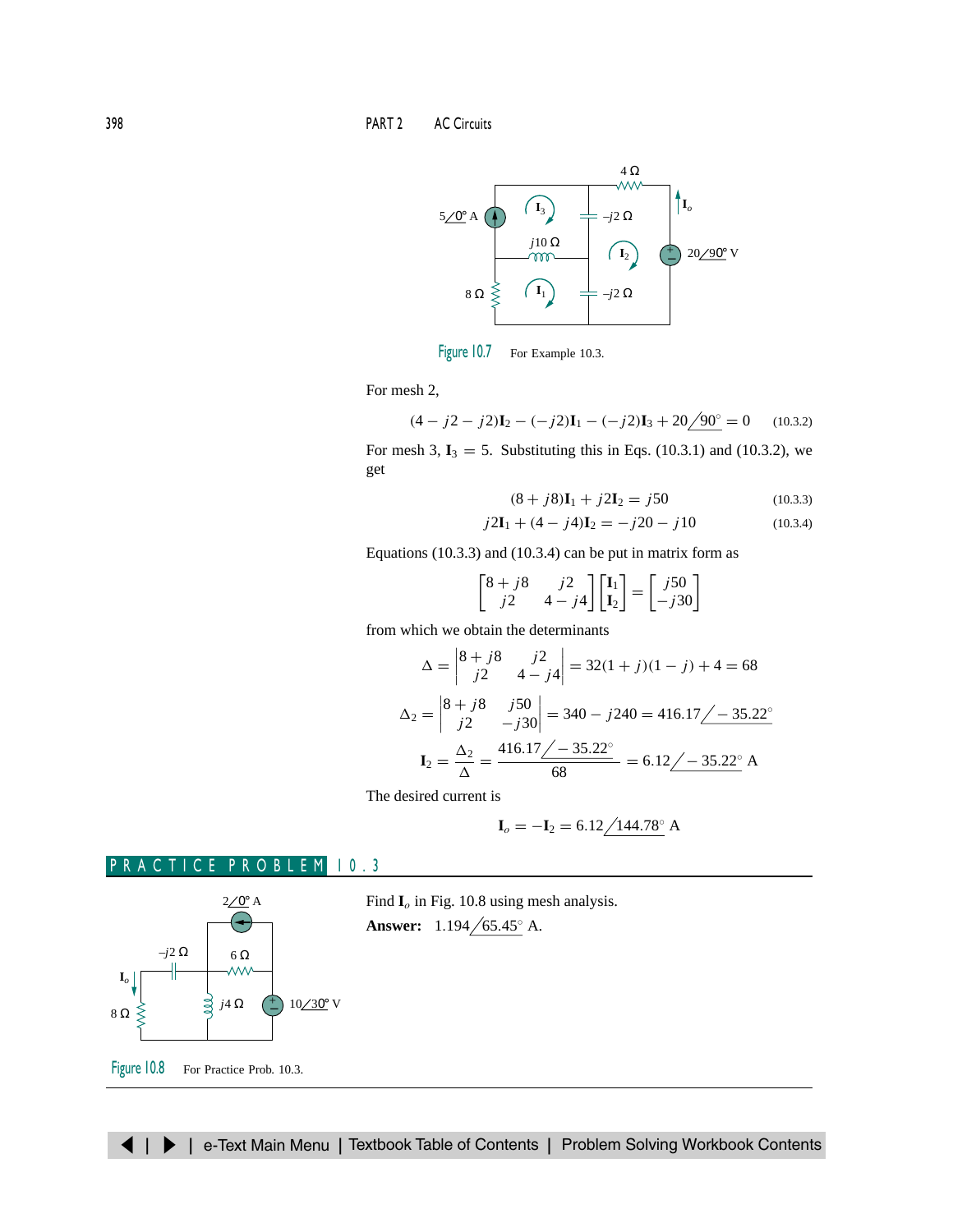## EXAMPLE 10.4

Solve for  $V$ <sup> $\sigma$ </sup> in the circuit in Fig. 10.9 using mesh analysis.



Figure 10.9 For Example 10.4.

#### **Solution:**

As shown in Fig. 10.10, meshes 3 and 4 form a supermesh due to the current source between the meshes. For mesh 1, KVL gives

$$
-10 + (8 - j2)\mathbf{I}_1 - (-j2)\mathbf{I}_2 - 8\mathbf{I}_3 = 0
$$

or

$$
(8 - j2)\mathbf{I}_1 + j2\mathbf{I}_2 - 8\mathbf{I}_3 = 10
$$
 (10.4.1)

For mesh 2,

$$
\mathbf{I}_2 = -3 \tag{10.4.2}
$$

For the supermesh,

$$
(8 - j4)\mathbf{I}_3 - 8\mathbf{I}_1 + (6 + j5)\mathbf{I}_4 - j5\mathbf{I}_2 = 0 \tag{10.4.3}
$$

Due to the current source between meshes 3 and 4, at node *A*,

$$
\mathbf{I}_4 = \mathbf{I}_3 + 4 \tag{10.4.4}
$$

Combining Eqs. (10.4.1) and (10.4.2),

$$
(8 - j2)\mathbf{I}_1 - 8\mathbf{I}_3 = 10 + j6 \tag{10.4.5}
$$

Combining Eqs. (10.4.2) to (10.4.4),

$$
-8\mathbf{I}_1 + (14+j)\mathbf{I}_3 = -24 - j35
$$
 (10.4.6)



Figure 10.10 Analysis of the circuit in Fig. 10.9.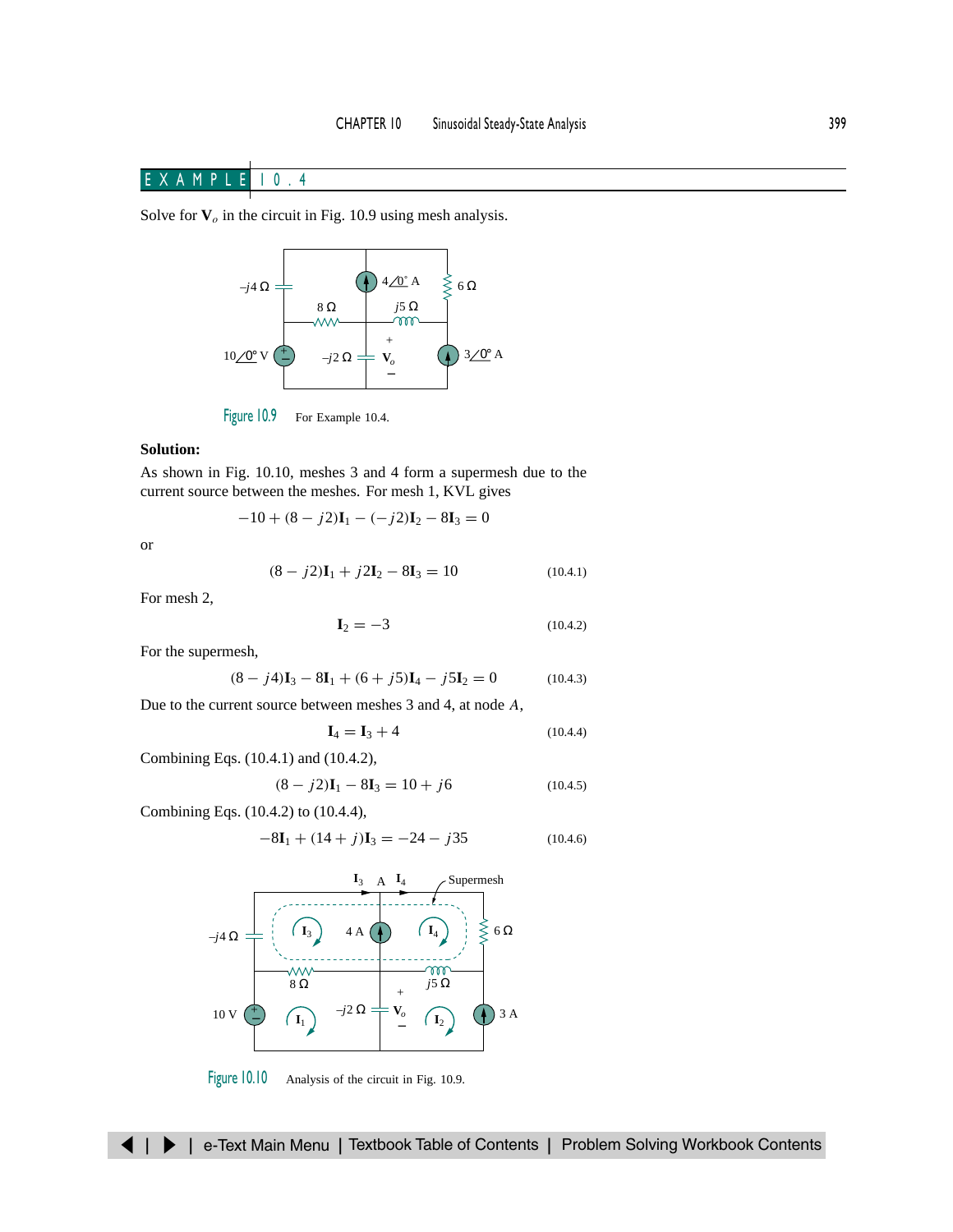From Eqs. (10.4.5) and (10.4.6), we obtain the matrix equation

$$
\begin{bmatrix} 8-j2 & -8 \ -8 & 14+j \end{bmatrix} \begin{bmatrix} \mathbf{I}_1 \\ \mathbf{I}_3 \end{bmatrix} = \begin{bmatrix} 10+j6 \\ -24-j35 \end{bmatrix}
$$

We obtain the following determinants

$$
\Delta = \begin{vmatrix} 8 - j2 & -8 \\ -8 & 14 + j \end{vmatrix} = 112 + j8 - j28 + 2 - 64 = 50 - j20
$$
  

$$
\Delta_1 = \begin{vmatrix} 10 + j6 & -8 \\ -24 - j35 & 14 + j \end{vmatrix} = 140 + j10 + j84 - 6 - 192 - j280
$$
  
= -58 - j186

Current  $I_1$  is obtained as

$$
\mathbf{I}_1 = \frac{\Delta_1}{\Delta} = \frac{-58 - j186}{50 - j20} = 3.618 / 274.5^{\circ} \text{ A}
$$

The required voltage  $V<sub>o</sub>$  is

$$
\mathbf{V}_o = -j2(\mathbf{I}_1 - \mathbf{I}_2) = -j2(3.618 \angle 274.5^\circ + 3)
$$
  
= -7.2134 - j6.568 = 9.756 \angle 222.32^\circ \text{ V}

@ Network Analysis



PRACTICE PROBLEM 10.4

Calculate current  $I$ <sup> $o$ </sup> in the circuit of Fig. 10.11. **Answer:** 5.075 5.943<sup>°</sup> A.

## **10.4 SUPERPOSITION THEOREM**

Since ac circuits are linear, the superposition theorem applies to ac circuits the same way it applies to dc circuits. The theorem becomes important if the circuit has sources operating at *different* frequencies. In this case, since the impedances depend on frequency, we must have a different frequency-domain circuit for each frequency. The total response must be obtained by adding the individual responses in the *time* domain. It is incorrect to try to add the responses in the phasor or frequency domain. Why? Because the exponential factor  $e^{j\omega t}$  is implicit in sinusoidal analysis, and that factor would change for every angular frequency *ω*. It would therefore not make sense to add responses at different frequencies in the phasor domain. Thus, when a circuit has sources operating at different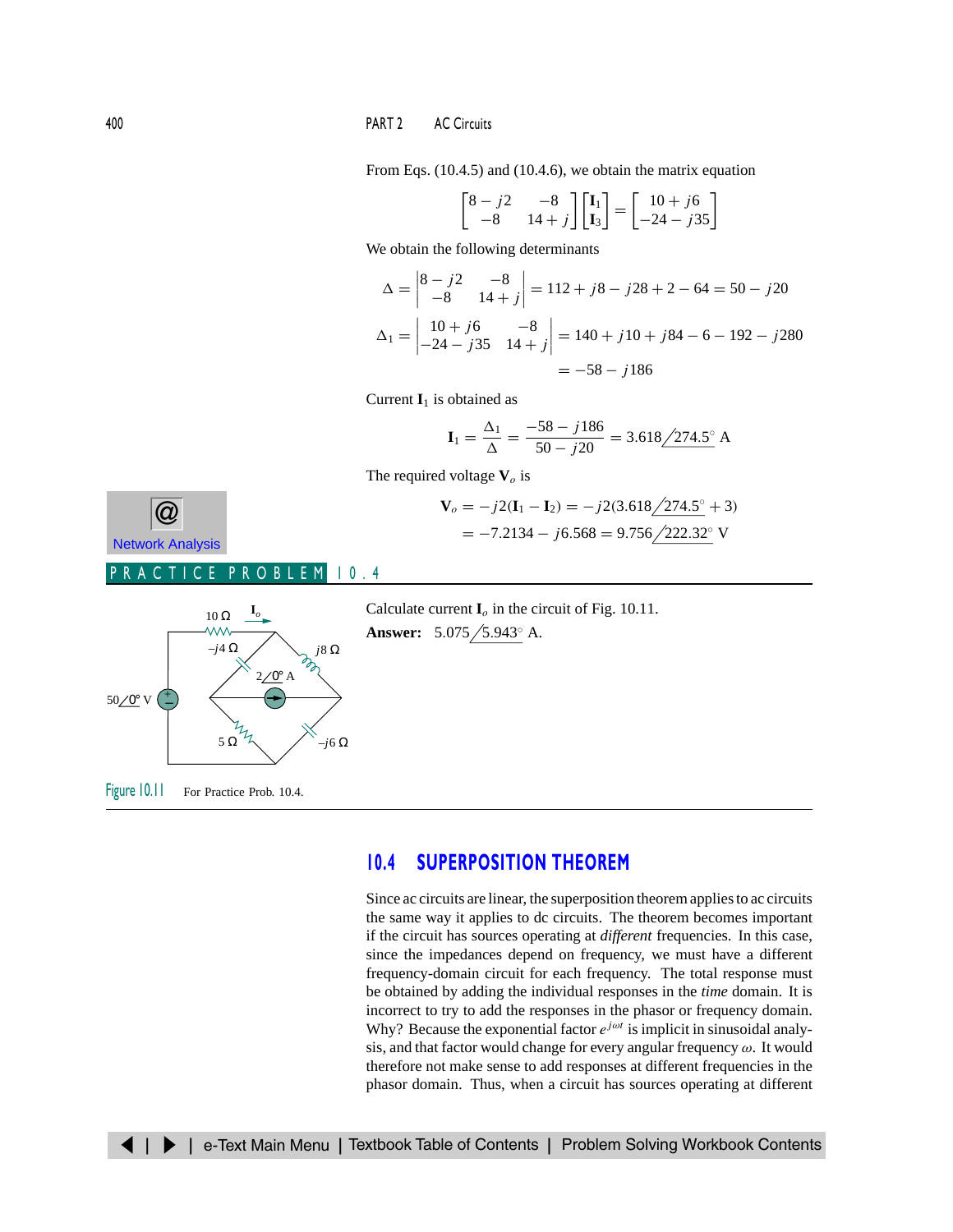frequencies, one must add the responses due to the individual frequencies in the time domain.



Use the superposition theorem to find  $\mathbf{I}_o$  in the circuit in Fig. 10.7.

#### **Solution:**

Let

$$
\mathbf{I}_o = \mathbf{I}'_o + \mathbf{I}''_o \tag{10.5.1}
$$

where  $I'_o$  and  $I''_o$  are due to the voltage and current sources, respectively. To find  $I'_o$ , consider the circuit in Fig. 10.12(a). If we let **Z** be the parallel combination of  $-j2$  and  $8 + j10$ , then

$$
\mathbf{Z} = \frac{-j2(8+j10)}{-2j+8+j10} = 0.25 - j2.25
$$

and current  $\mathbf{I}'_o$  is

$$
\mathbf{I}'_o = \frac{j20}{4 - j2 + \mathbf{Z}} = \frac{j20}{4.25 - j4.25}
$$

or

$$
\mathbf{I}'_o = -2.353 + j2.353\tag{10.5.2}
$$

To get  $I_{o}^{\prime\prime}$ , consider the circuit in Fig. 10.12(b). For mesh 1,

$$
(8+j8)\mathbf{I}_1 - j10\mathbf{I}_3 + j2\mathbf{I}_2 = 0 \tag{10.5.3}
$$

For mesh 2,

$$
(4 - j4)\mathbf{I}_2 + j2\mathbf{I}_1 + j2\mathbf{I}_3 = 0 \tag{10.5.4}
$$

For mesh 3,

 $I_3 = 5$  (10.5.5)

From Eqs. (10.5.4) and (10.5.5),

$$
(4 - j4)\mathbf{I}_2 + j2\mathbf{I}_1 + j10 = 0
$$

Expressing  $I_1$  in terms of  $I_2$  gives

 $I_1 = (2 + i2)I_2 - 5$  (10.5.6)

Substituting Eqs. (10.5.5) and (10.5.6) into Eq. (10.5.3), we get

$$
(8+j8)[(2+j2)\mathbf{I}_2 - 5] - j50 + j2\mathbf{I}_2 = 0
$$

or

$$
\mathbf{I}_2 = \frac{90 - j40}{34} = 2.647 - j1.176
$$

Current  $\mathbf{I}'_o$  is obtained as

$$
\mathbf{I}_o'' = -\mathbf{I}_2 = -2.647 + j1.176\tag{10.5.7}
$$

From Eqs. (10.5.2) and (10.5.7), we write

$$
\mathbf{I}_o = \mathbf{I}'_o + \mathbf{I}''_o = -5 + j3.529 = 6.12 \angle 144.78^\circ \text{ A}
$$





Figure 10.12 Solution of Example 10.5.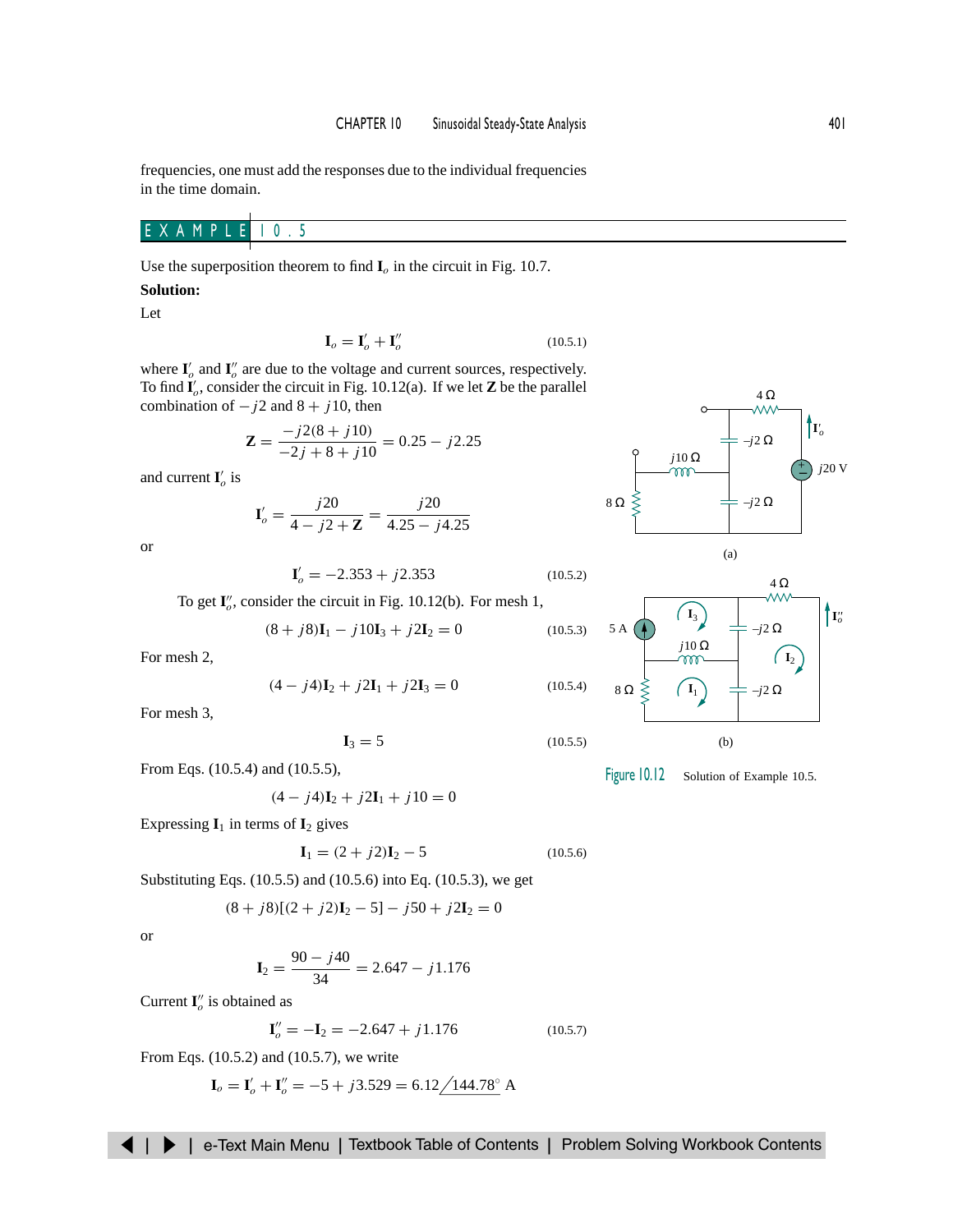which agrees with what we got in Example 10.3. It should be noted that applying the superposition theorem is not the best way to solve this problem. It seems that we have made the problem twice as hard as the original one by using superposition. However, in Example 10.6, superposition is clearly the easiest approach.

#### PRACTICE PROBLEM 10.5

Find current  $\mathbf{I}_o$  in the circuit of Fig. 10.8 using the superposition theorem. **Answer:** 1.194 ∕65.45<sup>◦</sup> A.

| EXAMPLE |  |
|---------|--|
|         |  |

Find  $v<sub>o</sub>$  in the circuit in Fig. 10.13 using the superposition theorem.





#### **Solution:**

Since the circuit operates at three different frequencies ( $\omega = 0$  for the dc voltage source), one way to obtain a solution is to use superposition, which breaks the problem into single-frequency problems. So we let

$$
v_o = v_1 + v_2 + v_3 \tag{10.6.1}
$$

where  $v_1$  is due to the 5-V dc voltage source,  $v_2$  is due to the 10 cos 2*t* V voltage source, and  $v_3$  is due to the  $2 \sin 5t$  A current source.

To find  $v_1$ , we set to zero all sources except the 5-V dc source. We recall that at steady state, a capacitor is an open circuit to dc while an inductor is a short circuit to dc. There is an alternative way of looking at this. Since  $\omega = 0$ ,  $j\omega L = 0$ ,  $1/j\omega C = \infty$ . Either way, the equivalent circuit is as shown in Fig. 10.14(a). By voltage division,

$$
-v_1 = \frac{1}{1+4}(5) = 1 \text{ V}
$$
 (10.6.2)

To find *v*2, we set to zero both the 5-V source and the 2 sin 5*t* current source and transform the circuit to the frequency domain.

$$
10 \cos 2t \implies 10/0^{\circ}, \quad \omega = 2 \text{ rad/s}
$$

$$
2 \text{ H} \implies j\omega L = j4 \text{ }\Omega
$$

$$
0.1 \text{ F} \implies \frac{1}{j\omega C} = -j5 \text{ }\Omega
$$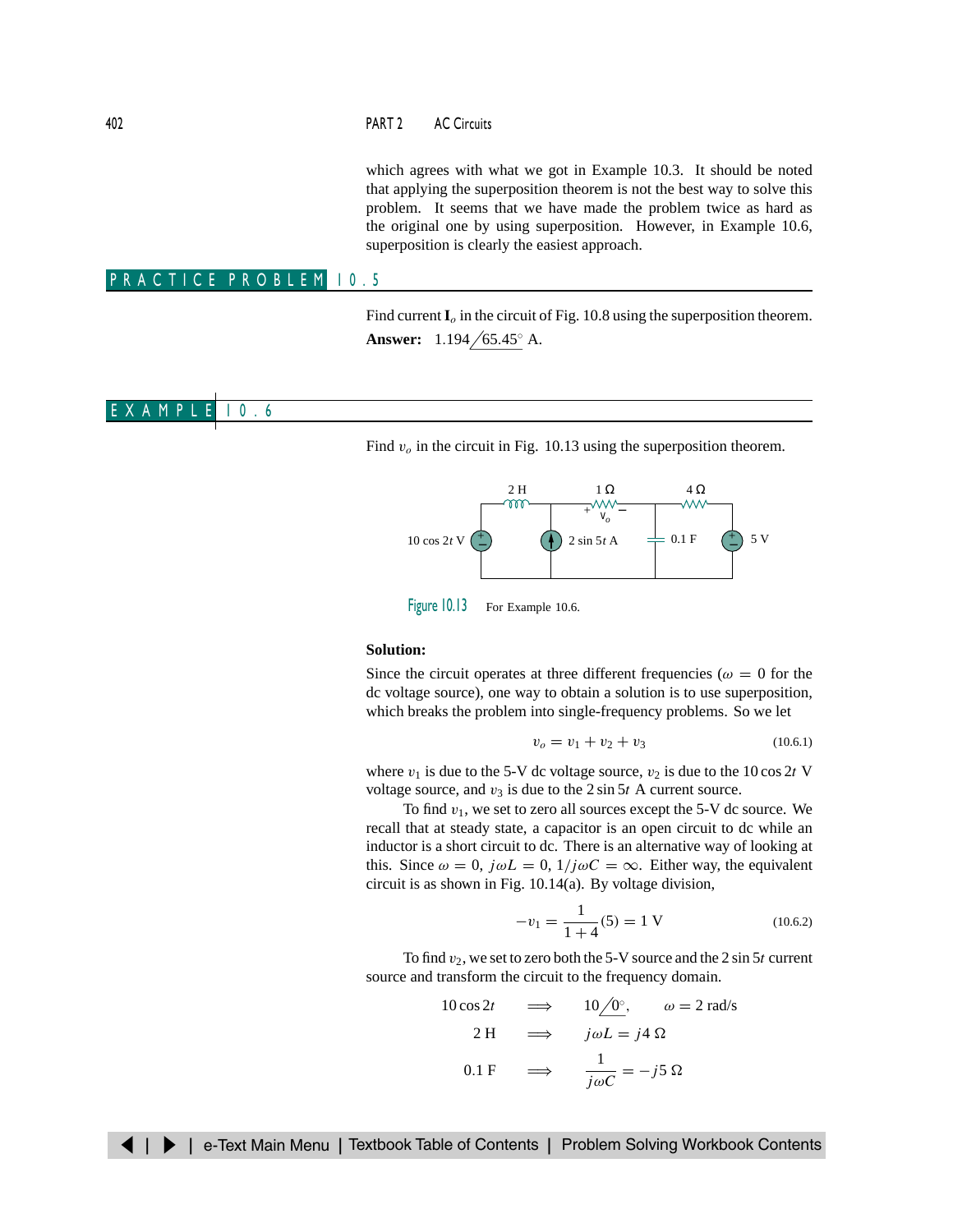The equivalent circuit is now as shown in Fig. 10.14(b). Let

$$
\mathbf{Z} = -j5 \parallel 4 = \frac{-j5 \times 4}{4 - j5} = 2.439 - j1.951
$$

By voltage division,

$$
\mathbf{V}_2 = \frac{1}{1+j4+\mathbf{Z}}(10\angle 0^\circ) = \frac{10}{3.439+j2.049} = 2.498\angle -30.79^\circ
$$

In the time domain,

$$
v_2 = 2.498 \cos(2t - 30.79^\circ) \tag{10.6.3}
$$



Figure 10.14 Solution of Example 10.6: (a) setting all sources to zero except the 5-V dc source, (b) setting all sources to zero except the ac voltage source, (c) setting all sources to zero except the ac current source.

To obtain  $v_3$ , we set the voltage sources to zero and transform what is left to the frequency domain.

$$
2 \sin 5t \implies 2 \angle -90^{\circ} , \qquad \omega = 5 \text{ rad/s}
$$
  

$$
2 \text{ H} \implies j \omega L = j10 \text{ }\Omega
$$
  

$$
0.1 \text{ F} \implies \frac{1}{j \omega C} = -j2 \text{ }\Omega
$$

The equivalent circuit is in Fig. 10.14(c). Let

$$
\mathbf{Z}_1 = -j2 \parallel 4 = \frac{-j2 \times 4}{4 - j2} = 0.8 - j1.6 \ \Omega
$$

By current division,

$$
\mathbf{I}_1 = \frac{j10}{j10 + 1 + \mathbf{Z}_1} (2 \angle -90^\circ) \text{ A}
$$

$$
\mathbf{V}_3 = \mathbf{I}_1 \times 1 = \frac{j10}{1.8 + j8.4}(-j2) = 2.328 \angle -77.91^{\circ} \text{ V}
$$

In the time domain,

$$
v_3 = 2.33 \cos(5t - 80^\circ) = 2.33 \sin(5t + 10^\circ) \text{ V} \qquad (10.6.4)
$$

Substituting Eqs. (10.6.2) to (10.6.4) into Eq. (10.6.1), we have

$$
v_o(t) = -1 + 2.498 \cos(2t - 30.79^\circ) + 2.33 \sin(5t + 10^\circ) \text{ V}
$$

#### PRACTICE PROBLEM 10.6

Calculate  $v<sub>o</sub>$  in the circuit of Fig. 10.15 using the superposition theorem.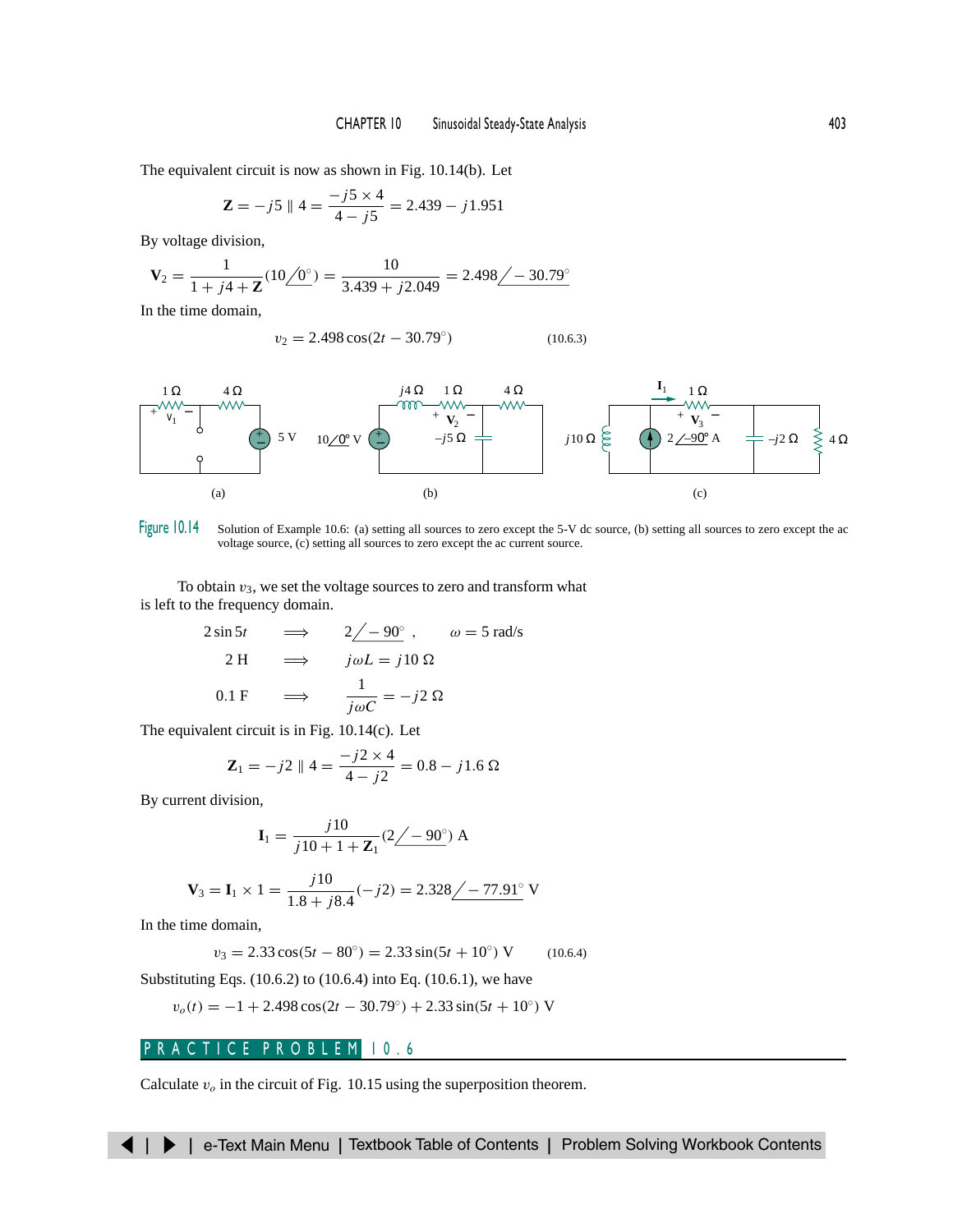

**Answer:** 4*.*631 sin*(*5*t* − 81*.*12◦*)* + 1*.*051 cos*(*10*t* − 86*.*24◦*)* V.

## **10.5 SOURCE TRANSFORMATION**

As Fig. 10.16 shows, source transformation in the frequency domain involves transforming a voltage source in series with an impedance to a current source in parallel with an impedance, or vice versa. As we go from one source type to another, we must keep the following relationship in mind:

$$
\left| \mathbf{V}_s = \mathbf{Z}_s \mathbf{I}_s \right| \qquad \Longleftrightarrow \qquad \mathbf{I}_s = \frac{\mathbf{V}_s}{\mathbf{Z}_s} \qquad (10.1)
$$



Figure 10.16 Source transformation.



Calculate  $V_x$  in the circuit of Fig. 10.17 using the method of source transformation.



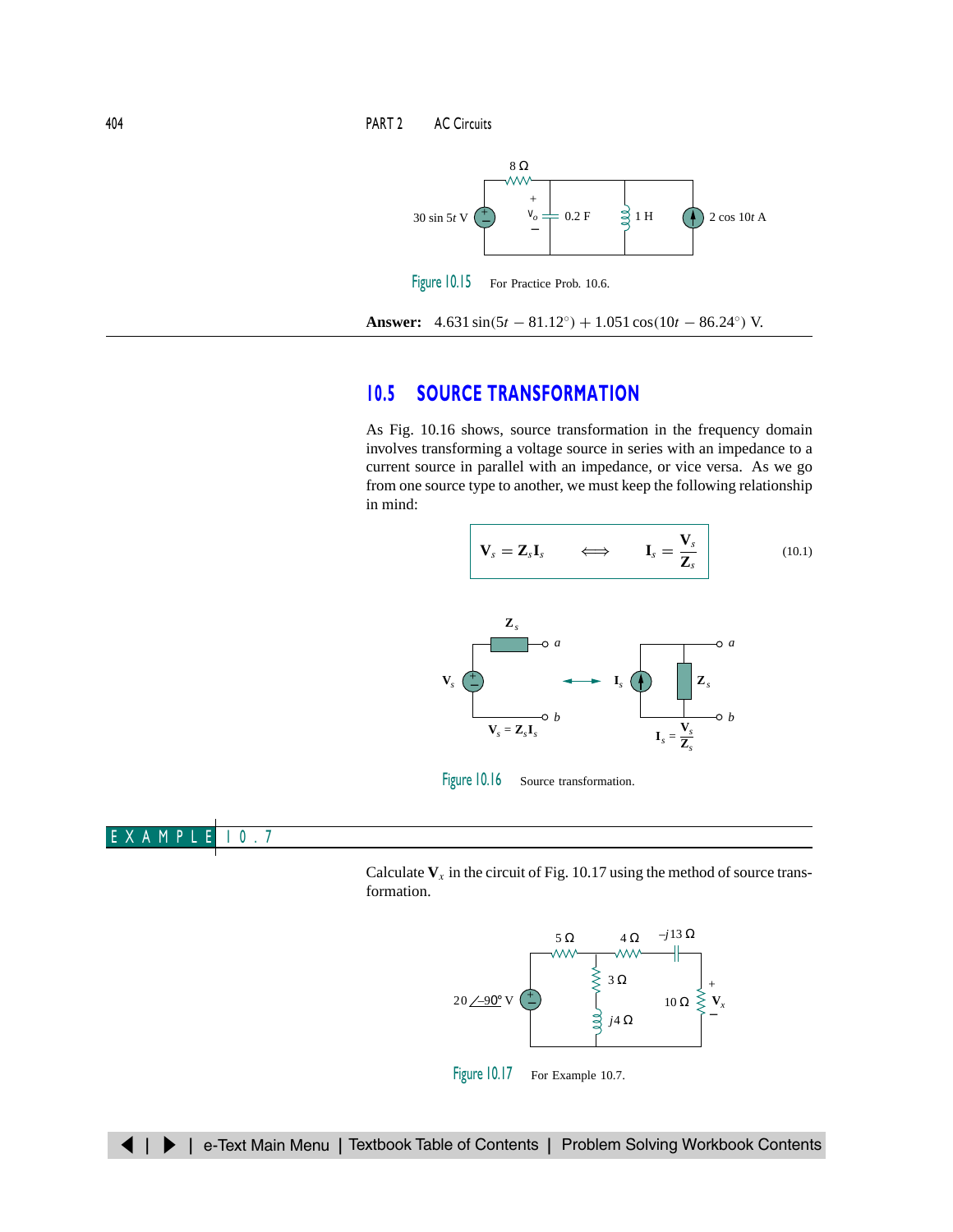#### **Solution:**

We transform the voltage source to a current source and obtain the circuit in Fig.  $10.18(a)$ , where

$$
I_s = \frac{20\angle -90^\circ}{5} = 4\angle -90^\circ = -j4 \text{ A}
$$

The parallel combination of 5- $\Omega$  resistance and  $(3+j4)$  impedance gives

$$
\mathbf{Z}_1 = \frac{5(3+j4)}{8+j4} = 2.5 + j1.25 \ \Omega
$$

Converting the current source to a voltage source yields the circuit in Fig. 10.18(b), where

$$
\mathbf{V}_s = \mathbf{I}_s \mathbf{Z}_1 = -j4(2.5 + j1.25) = 5 - j10 \text{ V}
$$

By voltage division,

$$
\mathbf{V}_x = \frac{10}{10 + 2.5 + j1.25 + 4 - j13} (5 - j10) = 5.519 \angle -28^\circ \text{ V}
$$



Figure 10.18 Solution of the circuit in Fig. 10.17.

#### PRACTICE PROBLEM 10.7

Find  $I$ <sup> $o$ </sup> in the circuit of Fig. 10.19 using the concept of source transformation.



Figure 10.19 For Practice Prob. 10.7.

**Answer:** 3.288 99.46<sup>°</sup> A.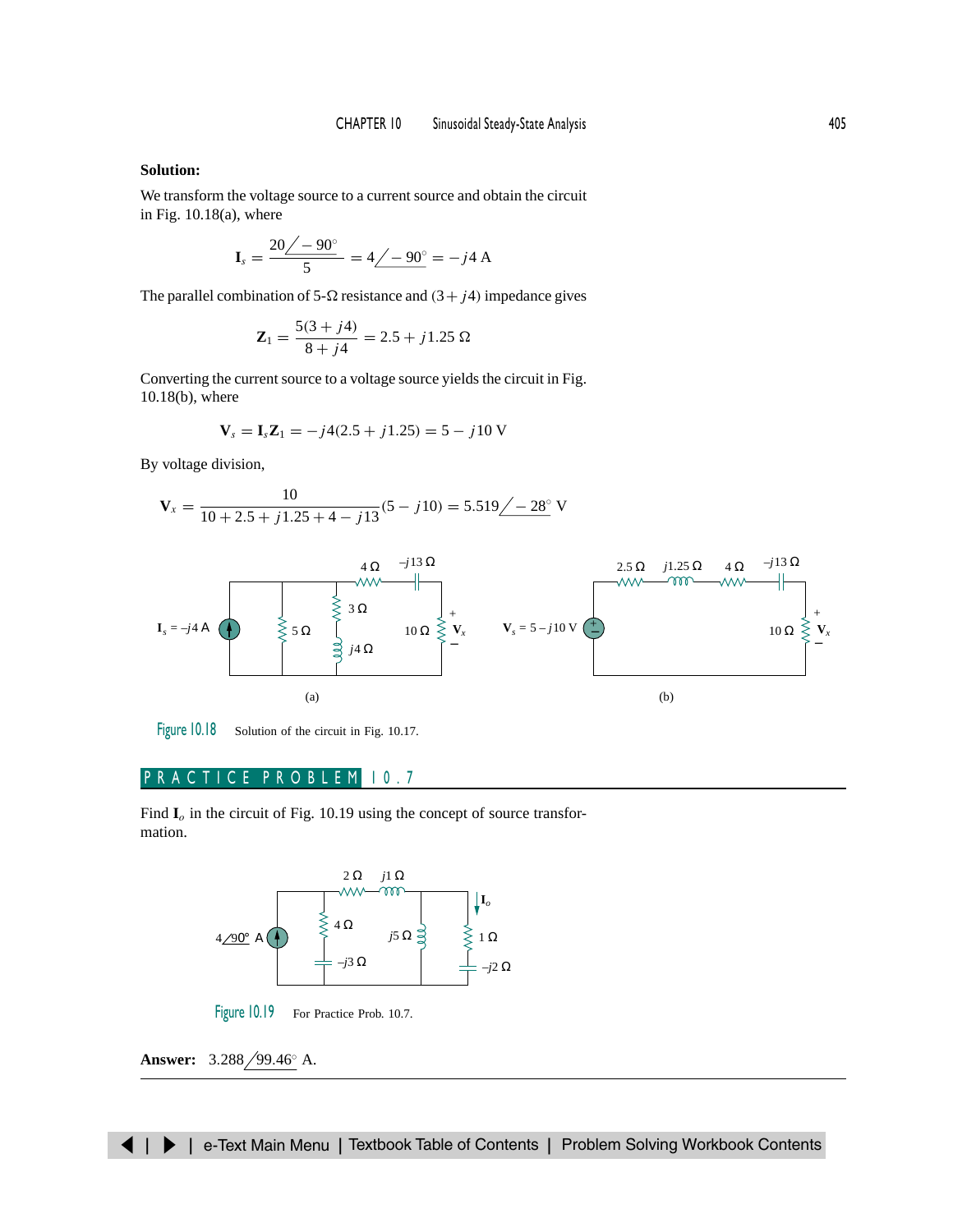

## **10.6 THEVENIN AND NORTON EQUIVALENT CIRCUITS**

Thevenin's and Norton's theorems are applied to ac circuits in the same way as they are to dc circuits. The only additional effort arises from the need to manipulate complex numbers. The frequency-domain version of a Thevenin equivalent circuit is depicted in Fig. 10.20, where a linear circuit is replaced by a voltage source in series with an impedance. The Norton equivalent circuit is illustrated in Fig. 10.21, where a linear circuit is replaced by a current source in parallel with an impedance. Keep in mind that the two equivalent circuits are related as

$$
\mathbf{V}_{\mathrm{Th}} = \mathbf{Z}_N \mathbf{I}_N, \qquad \mathbf{Z}_{\mathrm{Th}} = \mathbf{Z}_N \qquad (10.2)
$$

just as in source transformation.  $V_{Th}$  is the open-circuit voltage while  $I_N$ is the short-circuit current.

If the circuit has sources operating at different frequencies (see Example 10.6, for example), the Thevenin or Norton equivalent circuit must be determined at each frequency. This leads to entirely different equivalent circuits, one for each frequency, not one equivalent circuit with equivalent sources and equivalent impedances.



EXAMPLE 10.8

Obtain the Thevenin equivalent at terminals *a*-*b* of the circuit in Fig. 10.22.





#### **Solution:**

We find  $\mathbb{Z}_{\text{Th}}$  by setting the voltage source to zero. As shown in Fig. 10.23(a), the 8-Ω resistance is now in parallel with the  $-j6$  reactance, so that their combination gives

$$
\mathbf{Z}_1 = -j6 \parallel 8 = \frac{-j6 \times 8}{8 - j6} = 2.88 - j3.84 \text{ }\Omega
$$

Similarly, the 4- $\Omega$  resistance is in parallel with the  $j12$  reactance, and their combination gives

$$
\mathbf{Z}_2 = 4 \parallel j12 = \frac{j12 \times 4}{4 + j12} = 3.6 + j1.2 \text{ }\Omega
$$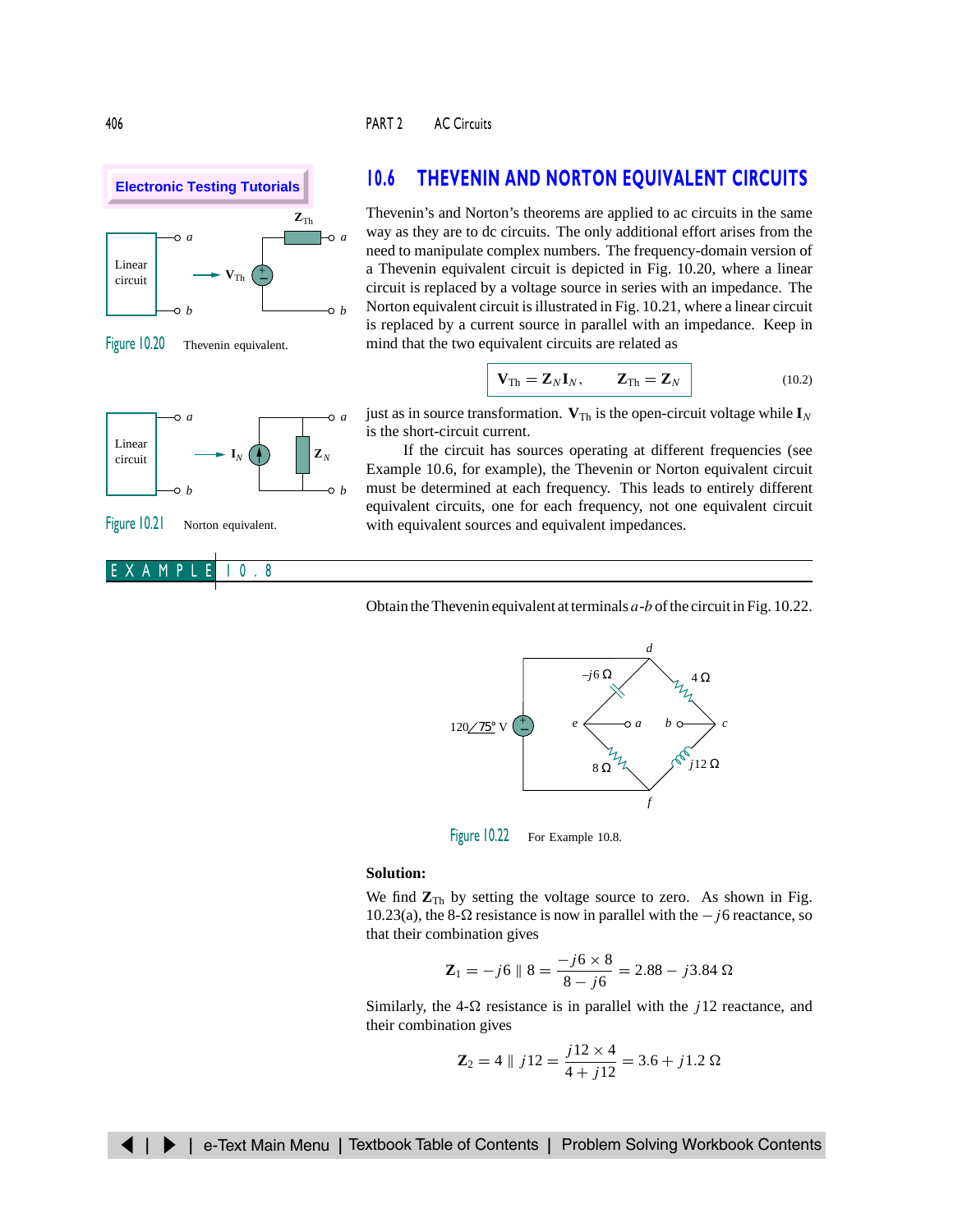

Figure  $10.23$  Solution of the circuit in Fig. 10.22: (a) finding  $\mathbf{Z}_{\text{Th}}$ , (b) finding  $\mathbf{V}_{\text{Th}}$ .

The Thevenin impedance is the series combination of  $\mathbb{Z}_1$  and  $\mathbb{Z}_2$ ; that is,

$$
\mathbf{Z}_{\mathrm{Th}} = \mathbf{Z}_1 + \mathbf{Z}_2 = 6.48 - j2.64 \Omega
$$

To find  $V_{Th}$ , consider the circuit in Fig. 10.23(b). Currents  $I_1$  and **I**<sup>2</sup> are obtained as

$$
\mathbf{I}_1 = \frac{120/75^{\circ}}{8 - j6} \text{ A}, \qquad \mathbf{I}_2 = \frac{120/75^{\circ}}{4 + j12} \text{ A}
$$

Applying KVL around loop *bcdeab* in Fig. 10.23(b) gives

$$
\mathbf{V}_{\mathrm{Th}} - 4\mathbf{I}_2 + (-j6)\mathbf{I}_1 = 0
$$

or

$$
\mathbf{V}_{\text{Th}} = 4\mathbf{I}_2 + j6\mathbf{I}_1 = \frac{480/75^{\circ}}{4 + j12} + \frac{720/75^{\circ} + 90^{\circ}}{8 - j6}
$$

$$
= 37.95/3.43^{\circ} + 72/201.87^{\circ}
$$

$$
= -28.936 - j24.55 = 37.95/220.31^{\circ} \text{ V}
$$

#### PRACTICE PROBLEM 10.8

Find the Thevenin equivalent at terminals *a*-*b* of the circuit in Fig. 10.24.



Figure 10.24 For Practice Prob. 10.8.

**Answer:**  $\mathbb{Z}_{\text{Th}} = 12.4 - j3.2 \Omega, \mathbb{V}_{\text{Th}} = 18.97 \angle -51.57°$  V.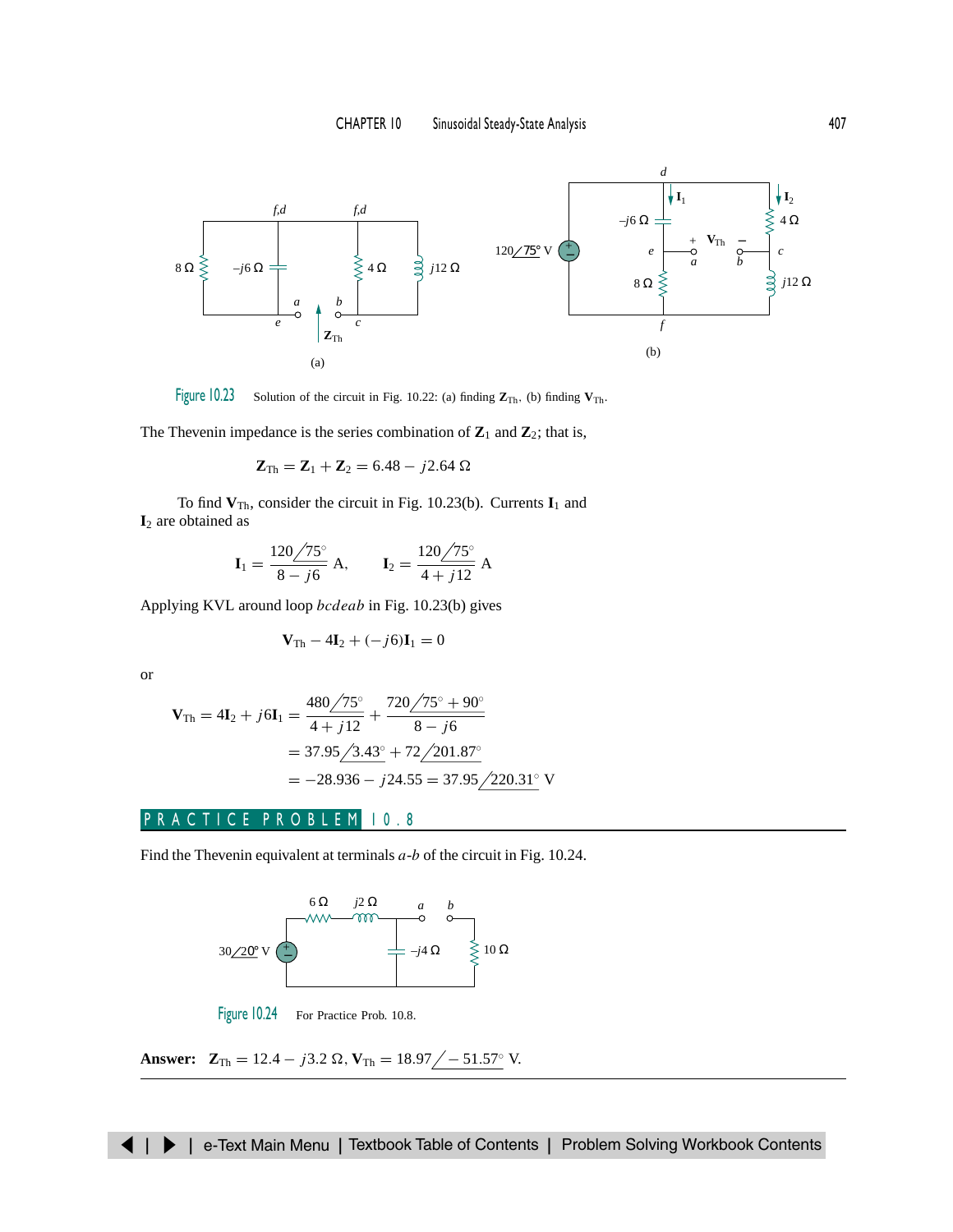EXAMPLE 10.9

Find the Thevenin equivalent of the circuit in Fig. 10.25 as seen from terminals *a*-*b*.



Figure 10.25 For Example 10.9.

#### **Solution:**

To find  $V_{\text{Th}}$ , we apply KCL at node 1 in Fig. 10.26(a).

$$
15 = Io + 0.5Io \implies Io = 10 A
$$

Applying KVL to the loop on the right-hand side in Fig. 10.26(a), we obtain

$$
-I_o(2-j4) + 0.5I_o(4+j3) + V_{Th} = 0
$$

or

$$
\mathbf{V}_{\text{Th}} = 10(2 - j4) - 5(4 + j3) = -j55
$$

Thus, the Thevenin voltage is

$$
V_{\rm Th} = 55 \angle -90^{\circ} \, \rm V
$$



Figure  $10.26$  Solution of the problem in Fig. 10.25: (a) finding  $V_{\text{Th}}$ , (b) finding  $Z_{\text{Th}}$ .

To obtain  $\mathbf{Z}_{\text{Th}}$ , we remove the independent source. Due to the presence of the dependent current source, we connect a 3-A current source (3 is an arbitrary value chosen for convenience here, a number divisible by the sum of currents leaving the node) to terminals *a*-*b* as shown in Fig. 10.26(b). At the node, KCL gives

$$
3 = I_o + 0.5I_o \qquad \Longrightarrow \qquad I_o = 2 \text{ A}
$$

Applying KVL to the outer loop in Fig. 10.26(b) gives

$$
\mathbf{V}_s = \mathbf{I}_o(4 + j3 + 2 - j4) = 2(6 - j)
$$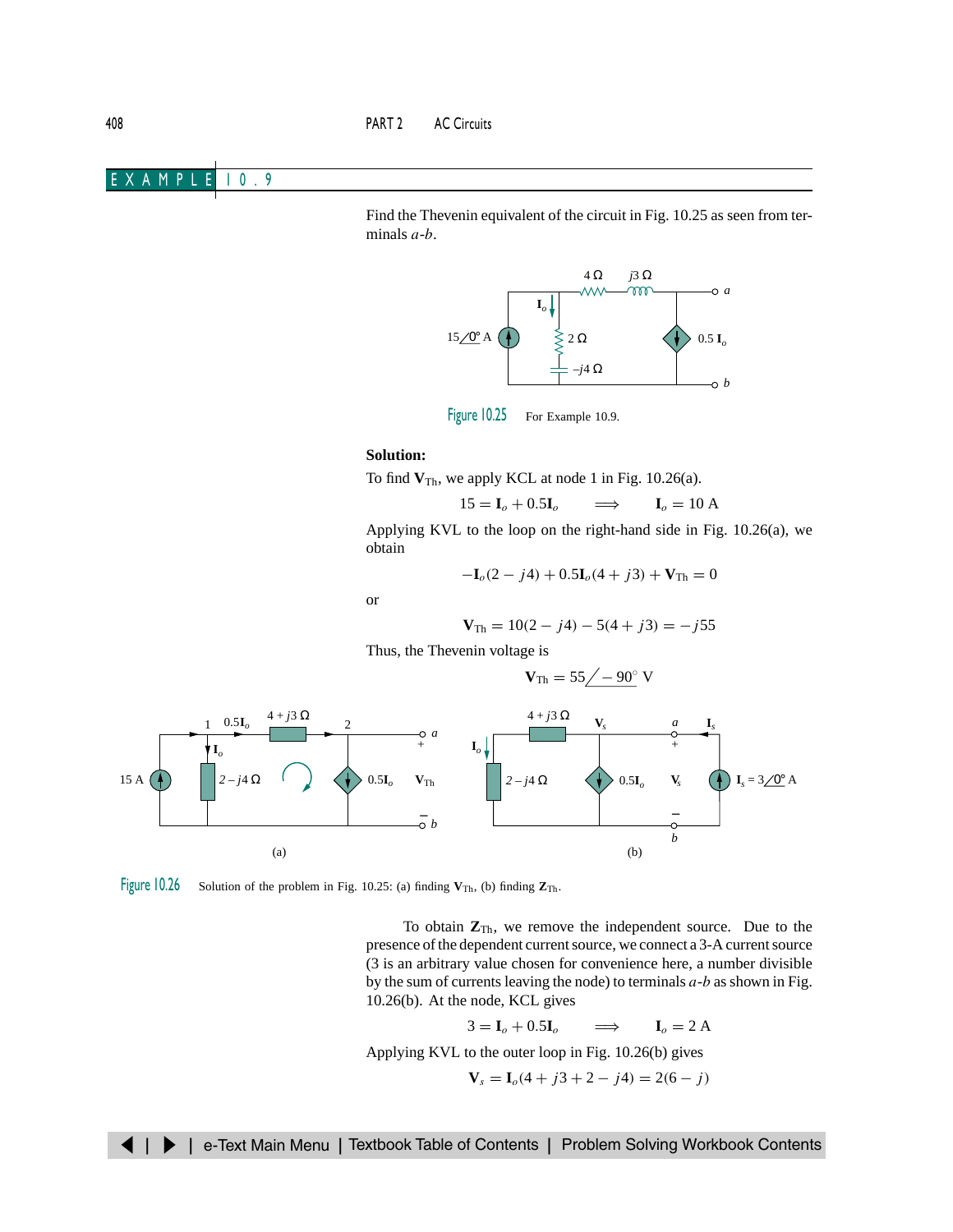The Thevenin impedance is

$$
\mathbf{Z}_{\text{Th}} = \frac{\mathbf{V}_s}{\mathbf{I}_s} = \frac{2(6-j)}{3} = 4 - j0.6667 \ \Omega
$$

#### RACTICE PROBLEM 10.9

Determine the Thevenin equivalent of the circuit in Fig. 10.27 as seen from the terminals *a*-*b*.

**Answer:**  $\mathbf{Z}_{\text{Th}} = 12.166 / 136.3° \Omega, \mathbf{V}_{\text{Th}} = 7.35 / 72.9° \text{ V}.$ 



| LE I<br><b>AM</b><br>: Y<br>. A M F<br>▔▁∧ |  |
|--------------------------------------------|--|
|--------------------------------------------|--|

Obtain current **I***<sup>o</sup>* in Fig. 10.28 using Norton's theorem.



Figure 10.28 For Example 10.10.

#### **Solution:**

Our first objective is to find the Norton equivalent at terminals  $a-b$ .  $\mathbf{Z}_N$ is found in the same way as  $\mathbb{Z}_{Th}$ . We set the sources to zero as shown in Fig. 10.29(a). As evident from the figure, the  $(8 - j2)$  and  $(10 + j4)$ impedances are short-circuited, so that

$$
\mathbf{Z}_N=5\;\Omega
$$

To get  $I_N$ , we short-circuit terminals  $a-b$  as in Fig. 10.29(b) and apply mesh analysis. Notice that meshes 2 and 3 form a supermesh because of the current source linking them. For mesh 1,

$$
-j40 + (18 + j2)\mathbf{I}_1 - (8 - j2)\mathbf{I}_2 - (10 + j4)\mathbf{I}_3 = 0 \quad (10.10.1)
$$

For the supermesh,

$$
(13 - j2)\mathbf{I}_2 + (10 + j4)\mathbf{I}_3 - (18 + j2)\mathbf{I}_1 = 0 \tag{10.10.2}
$$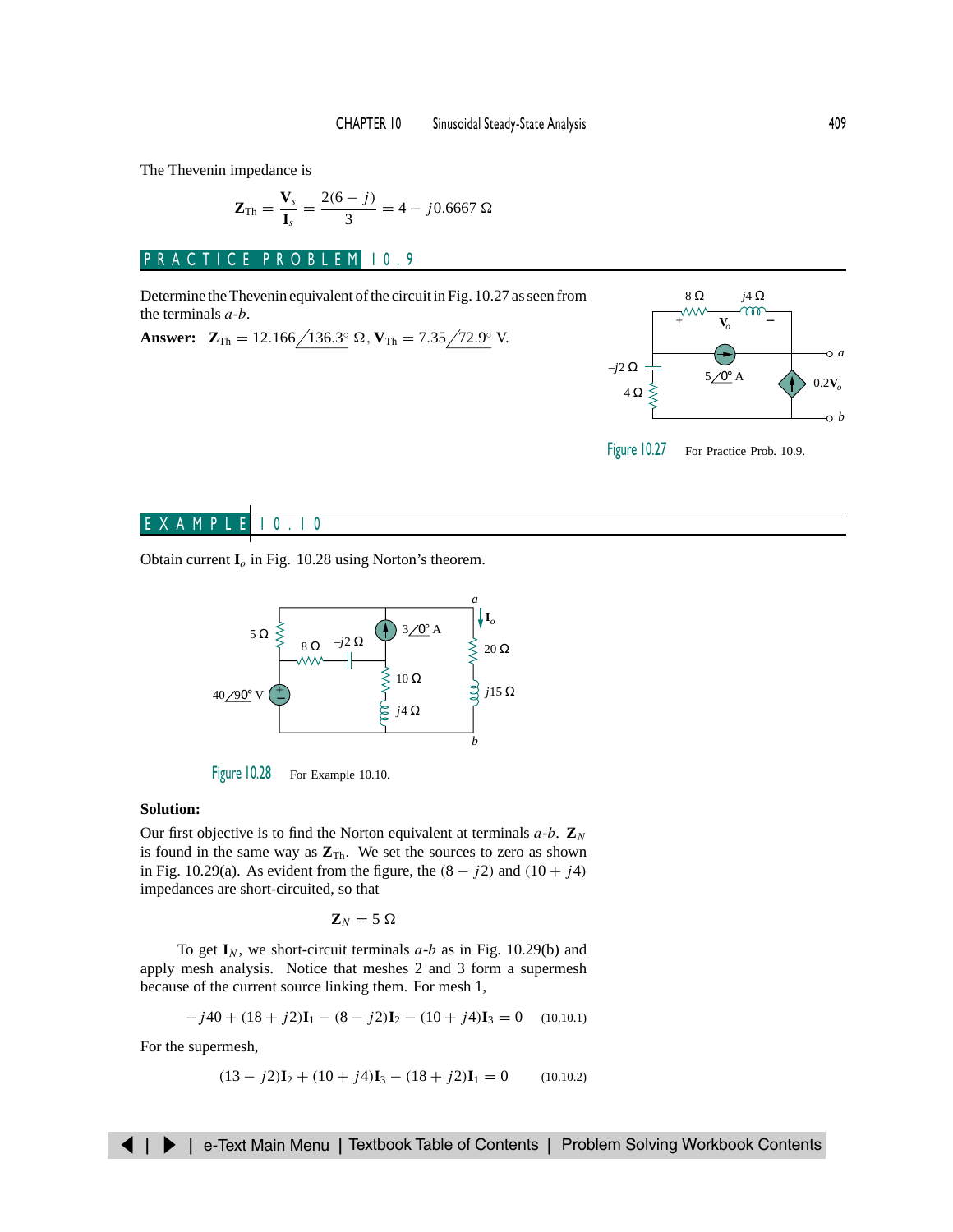<span id="page-17-0"></span>

Figure 10.29 Solution of the circuit in Fig. 10.28: (a) finding  $\mathbf{Z}_N$ , (b) finding  $\mathbf{V}_N$ , (c) calculating  $\mathbf{I}_o$ .

At node *a*, due to the current source between meshes 2 and 3,

$$
\mathbf{I}_3 = \mathbf{I}_2 + 3 \tag{10.10.3}
$$

Adding Eqs. (10.10.1) and (10.10.2) gives

$$
-j40 + 5\mathbf{I}_2 = 0 \qquad \Longrightarrow \qquad \mathbf{I}_2 = j8
$$

From Eq. (10.10.3),

$$
\mathbf{I}_3 = \mathbf{I}_2 + 3 = 3 + j8
$$

The Norton current is

$$
\mathbf{I}_N = \mathbf{I}_3 = (3+j8) \text{ A}
$$

Figure 10.29(c) shows the Norton equivalent circuit along with the impedance at terminals *a*-*b*. By current division,

$$
\mathbf{I}_o = \frac{5}{5 + 20 + j15} \mathbf{I}_N = \frac{3 + j8}{5 + j3} = 1.465 \angle 38.48^\circ \text{ A}
$$

PRACTICE PROBLEM 10.10

Determine the Norton equivalent of the circuit in Fig. 10.30 as seen from terminals  $a-b$ . Use the equivalent to find  $I<sub>o</sub>$ .





**Answer:**  $\mathbf{Z}_N = 3.176 + j0.706 \Omega$ ,  $\mathbf{I}_N = 8.396 \angle -32.68°$  A,  $I_o = 1.971 \angle -2.101^\circ$  A.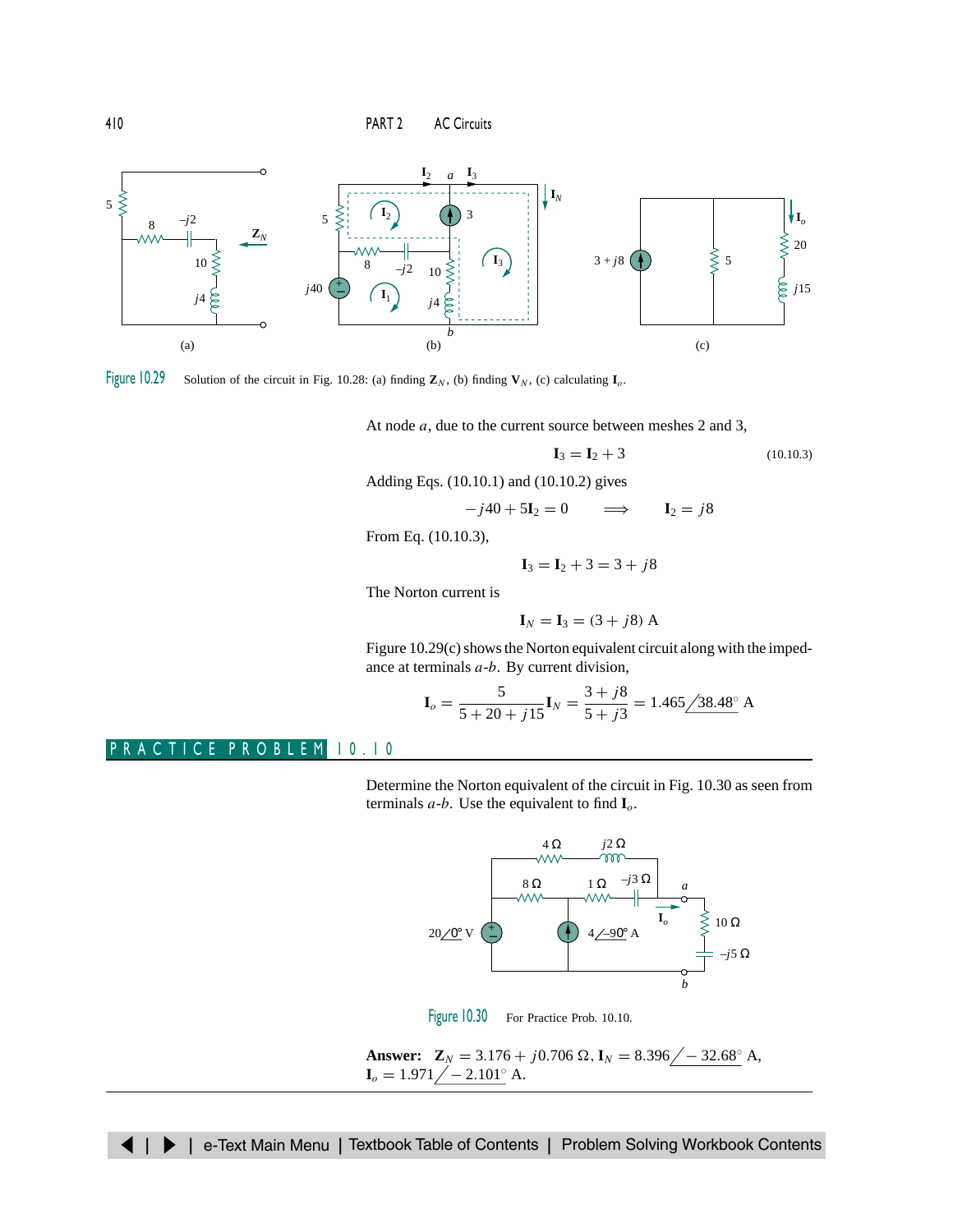## **10.7 OP AMP AC [CIRCUITS](#page-17-0)**

The three steps stated in Section 10.1 also apply to op amp circuits, as long as the op amp is operating in the linear region. As usual, we will assume ideal op amps. (See Section 5.2.) As discussed in Chapter 5, the key to analyzing op amp circuits is to keep two important properties of an ideal op amp in mind:

- 1. No current enters either of its input terminals.
- 2. The voltage across its input terminals is zero.

The following examples will illustrate these ideas.

EXAMPLE 10.11

Determine  $v<sub>o</sub>(t)$  for the op amp circuit in Fig. 10.31(a) if  $v<sub>s</sub>$  = 3 cos 1000*t* V.



Figure 10.31 For Example 10.11: (a) the original circuit in the time domain, (b) its frequency-domain equivalent.

#### **Solution:**

We first transform the circuit to the frequency domain, as shown in Fig. 10.31(b), where  $V_s = 3/0^\circ$ ,  $\omega = 1000$  rad/s. Applying KCL at node 1, we obtain

$$
\frac{3\angle 0^{\circ} - \mathbf{V}_1}{10} = \frac{\mathbf{V}_1}{-j5} + \frac{\mathbf{V}_1 - 0}{10} + \frac{\mathbf{V}_1 - \mathbf{V}_o}{20}
$$

or

$$
6 = (5 + j4)\mathbf{V}_1 - \mathbf{V}_o \tag{10.11.1}
$$

**<sub>***o***</sub> (10.11.2)** 

At node 2, KCL gives

$$
\frac{\mathbf{V}_1 - 0}{10} = \frac{0 - \mathbf{V}_o}{-j10}
$$

which leads to

$$
100 \text{ m}
$$

Substituting Eq. (10.11.2) into Eq. (10.11.1) yields  
\n
$$
6 = -j(5 + j4)\mathbf{V}_o - \mathbf{V}_o = (3 - j5)\mathbf{V}_o
$$

$$
\mathbf{V}_o = \frac{6}{3 - j5} = 1.029 \big/ 59.04^\circ
$$

Hence,

$$
v_o(t) = 1.029 \cos(1000t + 59.04^{\circ}) \text{ V}
$$

#### **Electronic Testing Tutorials**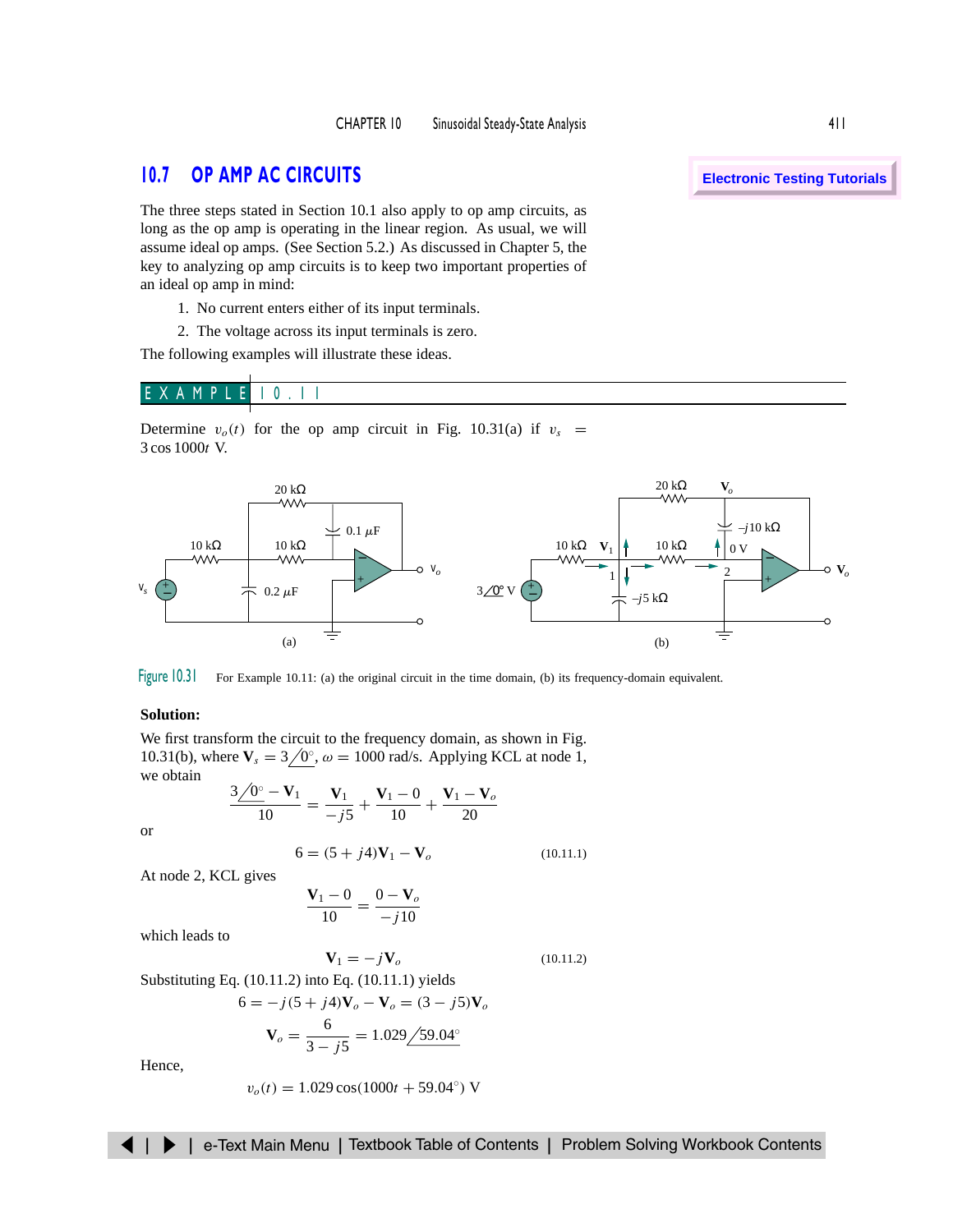#### RACTICE PROBLEM 10.11

Find  $v_o$  and  $i_o$  in the op amp circuit of Fig. 10.32. Let  $v_s =$ 2 cos 5000*t* V.











Compute the closed-loop gain and phase shift for the circuit in Fig. 10.33. Assume that  $R_1 = R_2 = 10 \text{ k}\Omega$ ,  $C_1 = 2 \mu \text{F}$ ,  $C_2 = 1 \mu \text{F}$ , and  $\omega =$ 200 rad/s.

#### **Solution:**

The feedback and input impedances are calculated as

$$
\mathbf{Z}_f = R_2 \left\| \frac{1}{j\omega C_2} \right\| = \frac{R_2}{1 + j\omega R_2 C_2}
$$

$$
\mathbf{Z}_i = R_1 + \frac{1}{j\omega C_1} = \frac{1 + j\omega R_1 C_1}{j\omega C_1}
$$

Since the circuit in Fig. 10.33 is an inverting amplifier, the closed-loop gain is given by

$$
\mathbf{G} = \frac{\mathbf{V}_o}{\mathbf{V}_s} = -\frac{\mathbf{Z}_f}{\mathbf{Z}_i} = \frac{j\omega C_1 R_2}{(1 + j\omega R_1 C_1)(1 + j\omega R_2 C_2)}
$$

Substituting the given values of  $R_1$ ,  $R_2$ ,  $C_1$ ,  $C_2$ , and  $\omega$ , we obtain

$$
\mathbf{G} = \frac{j4}{(1+j4)(1+j2)} = 0.434 \angle -49.4^{\circ}
$$

Thus the closed-loop gain is 0.434 and the phase shift is −49*.*4◦.

#### PROBLEM 10.12



Obtain the closed-loop gain and phase shift for the circuit in Fig. 10.34. Let  $R = 10 \text{ k}\Omega$ ,  $C = 1 \mu\text{F}$ , and  $\omega = 1000 \text{ rad/s}$ . **Answer:** 1.015, −5*.*599◦.

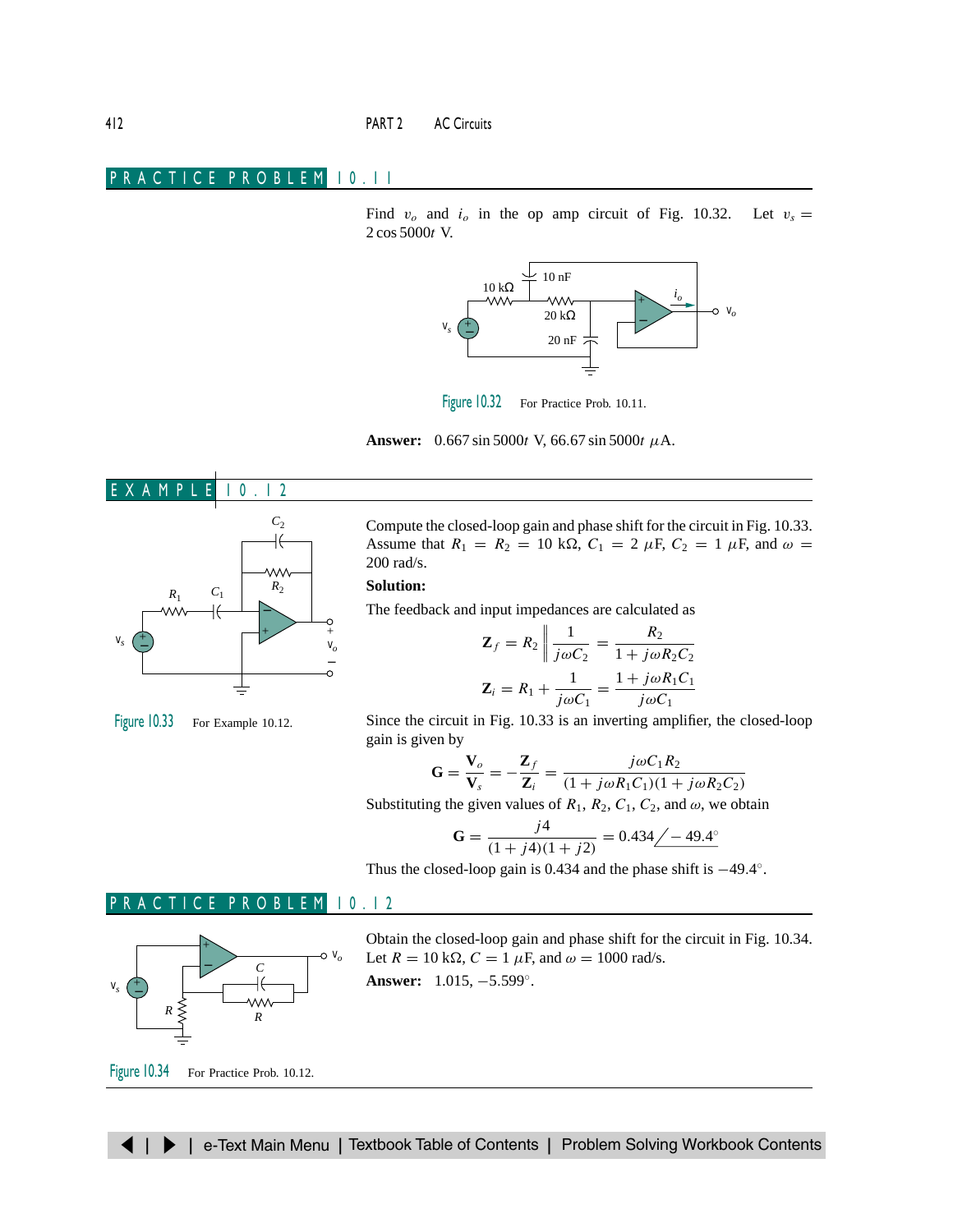## **10.8 AC ANALYSIS USING** *PSPICE*

*PSpice* affords a big relief from the tedious task of manipulating complex numbers in ac circuit analysis. The procedure for using *PSpice* for ac analysis is quite similar to that required for dc analysis. The reader should read Section D.5 in Appendix D for a review of *PSpice* concepts for ac analysis. AC circuit analysis is done in the phasor or frequency domain, and all sources must have the same frequency. Although AC analysis with *PSpice* involves using AC Sweep, our analysis in this chapter requires a single frequency  $f = \omega/2\pi$ . The output file of *PSpice* contains voltage and current phasors. If necessary, the impedances can be calculated using the voltages and currents in the output file.



Obtain *vo* and *io* in the circuit of Fig. 10.35 using *PSpice*.



Figure 10.35 For Example 10.13.

#### **Solution:**

We first convert the sine function to cosine.

 $8 \sin(1000t + 50^\circ) = 8 \cos(1000t + 50^\circ - 90^\circ) = 8 \cos(1000t - 40^\circ)$ 

The frequency *f* is obtained from *ω* as

$$
f = \frac{\omega}{2\pi} = \frac{1000}{2\pi} = 159.155 \text{ Hz}
$$

The schematic for the circuit is shown in Fig. 10.36. Notice the currentcontrolled current source F1 is connected such that its current flows from



Figure 10.36 The schematic of the circuit in Fig. 10.35.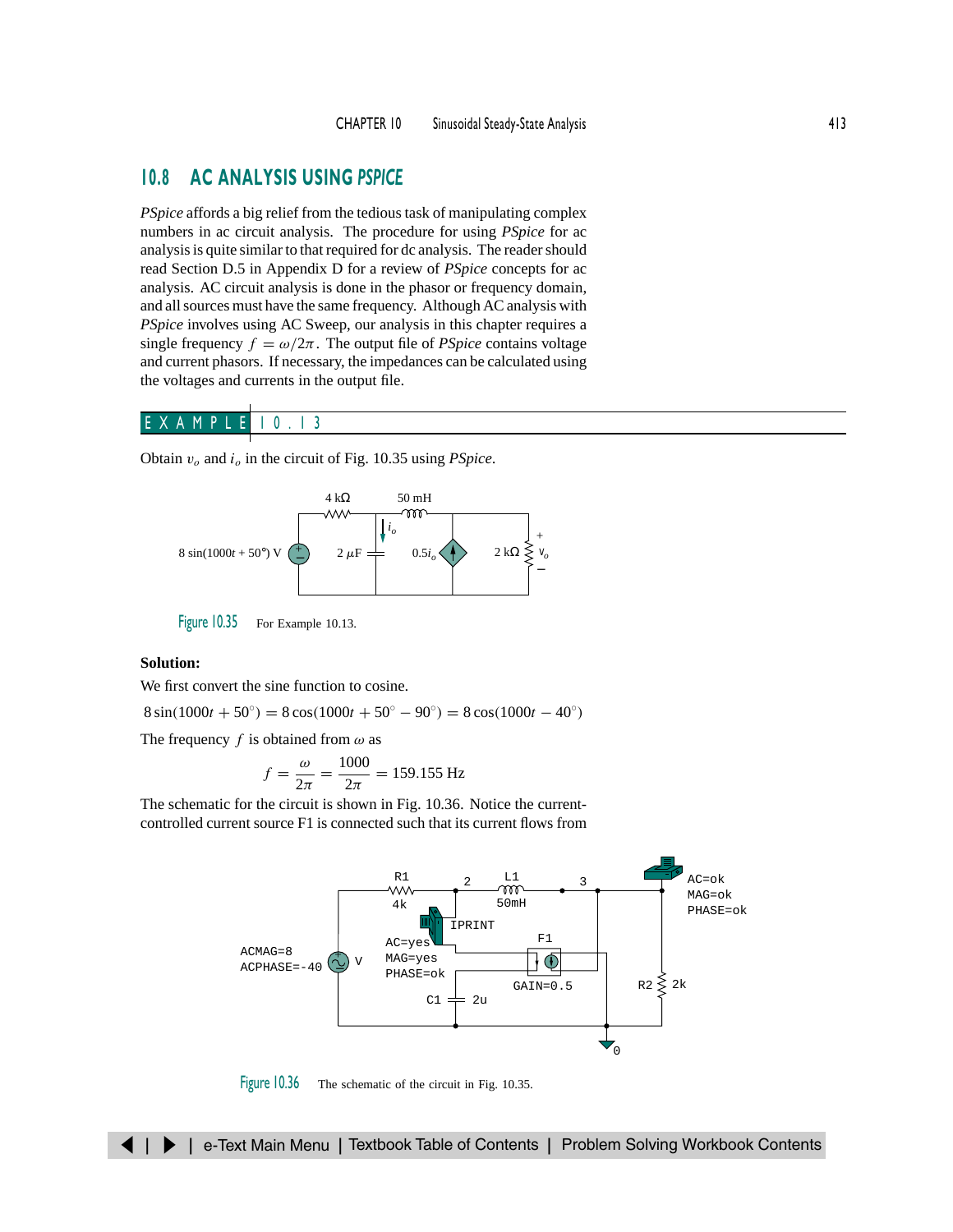#### 414 PART 2 AC Circuits

node 0 to node 3 in conformity with the original circuit in Fig. 10.35. Since we only want the magnitude and phase of  $v<sub>o</sub>$  and  $i<sub>o</sub>$ , we set the attributes of IPRINT AND VPRINT1 each to  $AC = yes$ ,  $MAG = yes$ ,  $PHASE = yes$ . As a single-frequency analysis, we select **Analysis/Setup/AC Sweep** and enter *Total Pts* = 1, *Start Freq* = 159.155, and *Final Freq* = 159.155. After saving the schematic, we simulate it by selecting **Analysis/Simulate**. The output file includes the source frequency in addition to the attributes checked for the pseudocomponents IPRINT and VPRINT1,

| FREO          | IM(V PRINT3)  | IP(V PRINT3)   |
|---------------|---------------|----------------|
| $1.592E + 02$ | $3.264E - 03$ | $-3.743E + 01$ |
|               |               |                |
| FREO          | VM(3)         | VP(3)          |
| $1.592E + 02$ | $1.550E + 00$ | $-9.518E+01$   |

From this output file, we obtain

$$
\mathbf{V}_o = 1.55 \angle -95.18^{\circ} \text{ V}, \qquad \mathbf{I}_o = 3.264 \angle -37.43^{\circ} \text{ mA}
$$

which are the phasors for

$$
v_o = 1.55 \cos(1000t - 95.18^\circ) = 1.55 \sin(1000t - 5.18^\circ)
$$
 V

and

$$
i_o = 3.264 \cos(1000t - 37.43^\circ) \text{ mA}
$$

#### PRACTICE PROBLEM 10.13

Use *PSpice* to obtain  $v<sub>o</sub>$  and  $i<sub>o</sub>$  in the circuit of Fig. 10.37.



Figure 10.37 For Practice Prob. 10.13.

**Answer:** 0*.*2682 cos*(*3000*t*−154*.*6◦*)* V, 0*.*544 cos*(*3000*t*−55*.*12◦*)* mA.

EXAMPLE 10.14

Find  $V_1$  and  $V_2$  in the circuit of Fig. 10.38.

#### **Solution:**

The circuit in Fig. 10.35 is in the time domain, whereas the one in Fig. 10.38 is in the frequency domain. Since we are not given a particular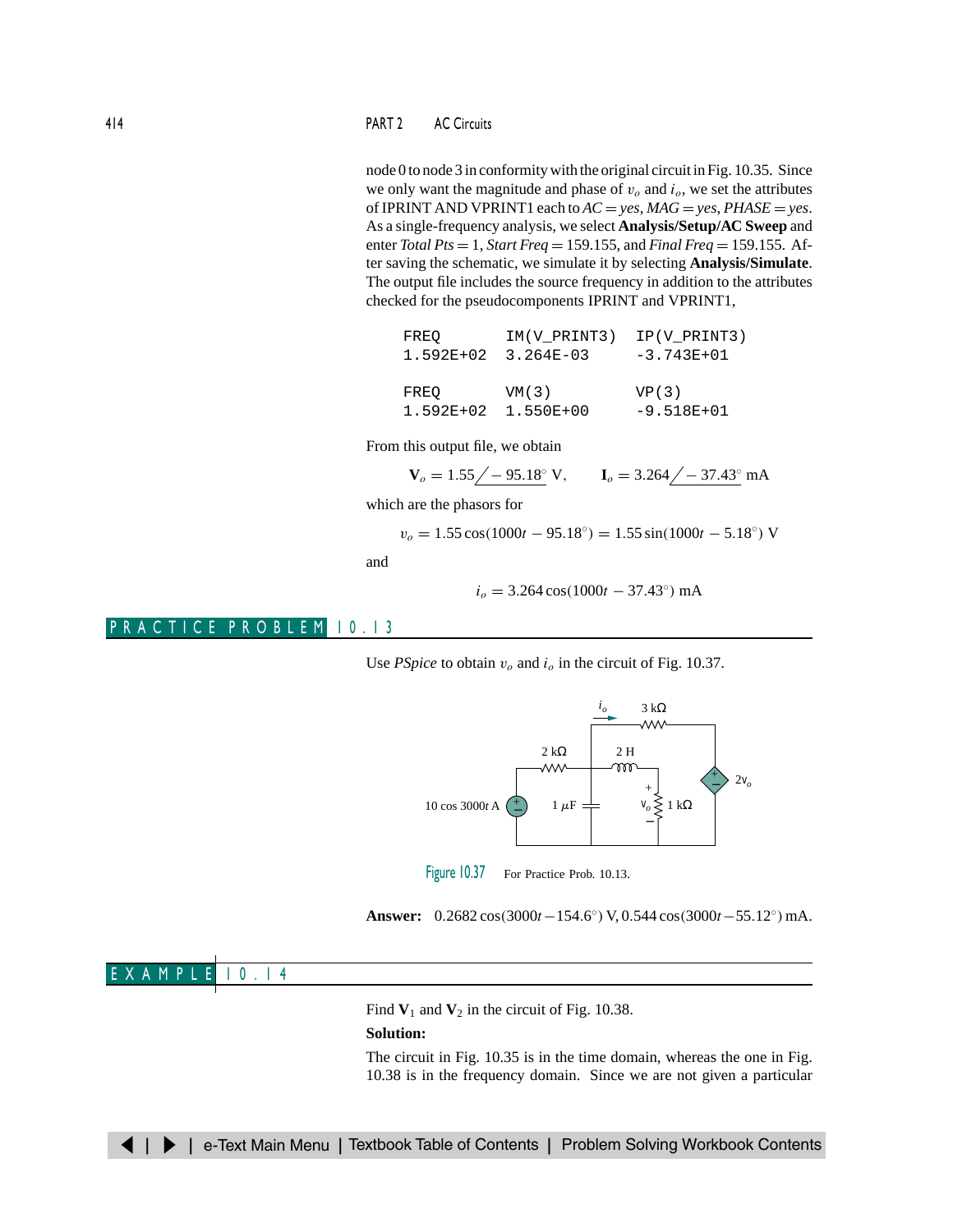

Figure 10.38 For Example 10.14.

frequency and *PSpice* requires one, we select any frequency consistent with the given impedances. For example, if we select  $\omega = 1$  rad/s, the corresponding frequency is  $f = \omega/2\pi = 0.159155$  Hz. We obtain the values of the capacitance ( $C = 1/\omega X_C$ ) and inductances ( $L = X_L/\omega$ ). Making these changes results in the schematic in Fig. 10.39. To ease wiring, we have exchanged the positions of the voltage-controlled current source G1 and the  $2 + j2 \Omega$  impedance. Notice that the current of G1 flows from node 1 to node 3, while the controlling voltage is across the capacitor c2, as required in Fig. 10.38. The attributes of pseudocomponents VPRINT1 are set as shown. As a single-frequency analysis, we select **Analysis/Setup/AC Sweep** and enter *Total Pts* = 1, *Start Freq* = 0.159155, and *Final Freq* = 0.159155. After saving the schematic, we select **Analysis/Simulate** to simulate the circuit. When this is done, the output file includes

| FREO      | VM(1)         | VP(1)        |
|-----------|---------------|--------------|
| 1.592E-01 | 2.708E+00     | -5.673E+01   |
| FREO      | VM(3)         | VP(3)        |
| 1.592E-01 | $4.468E + 00$ | $-1.026E+02$ |



Figure 10.39 Schematic for the circuit in Fig. 10.38.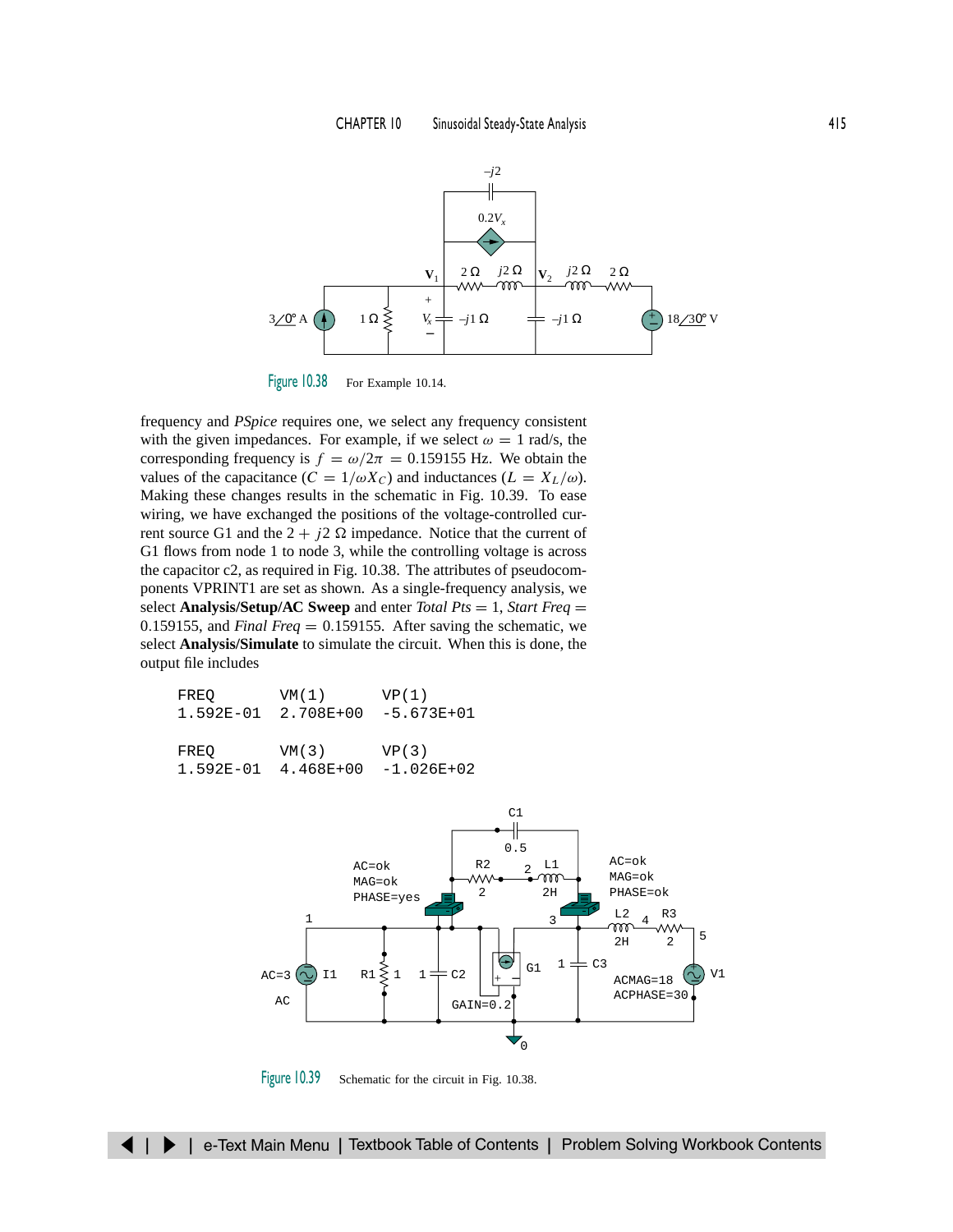from which we obtain

$$
\mathbf{V}_1 = 2.708 \angle -56.73^{\circ} \text{ V}, \qquad \mathbf{V}_2 = 4.468 \angle -102.6^{\circ} \text{ V}
$$

#### RACTICE PROBLEM 10.14

Obtain  $V_x$  and  $I_x$  in the circuit depicted in Fig. 10.40.



Figure 10.40 For Practice Prob. 10.14.

**Answer:**  $13.02 / -76.08°$  V,  $8.234 / -4.516°$  A.

## *†***10.9 APPLICATIONS**

The concepts learned in this chapter will be applied in later chapters to calculate electric power and determine frequency response. The concepts are also used in analyzing coupled circuits, three-phase circuits, ac transistor circuits, filters, oscillators, and other ac circuits. In this section, we apply the concepts to develop two practical ac circuits: the capacitance multiplier and the sine wave oscillators.

#### 10.9.1 Capacitance Multiplier

The op amp circuit in Fig. 10.41 is known as a *capacitance multiplier*, for reasons that will become obvious. Such a circuit is used in integratedcircuit technology to produce a multiple of a small physical capacitance *C* when a large capacitance is needed. The circuit in Fig. 10.41 can be used to multiply capacitance values by a factor up to 1000. For example, a 10-pF capacitor can be made to behave like a 100-nF capacitor.

In Fig. 10.41, the first op amp operates as a voltage follower, while the second one is an inverting amplifier. The voltage follower isolates the capacitance formed by the circuit from the loading imposed by the inverting amplifier. Since no current enters the input terminals of the op amp, the input current  $I_i$  flows through the feedback capacitor. Hence, at node 1,

$$
\mathbf{I}_{i} = \frac{\mathbf{V}_{i} - \mathbf{V}_{o}}{1/j\omega C} = j\omega C(\mathbf{V}_{i} - \mathbf{V}_{o})
$$
(10.3)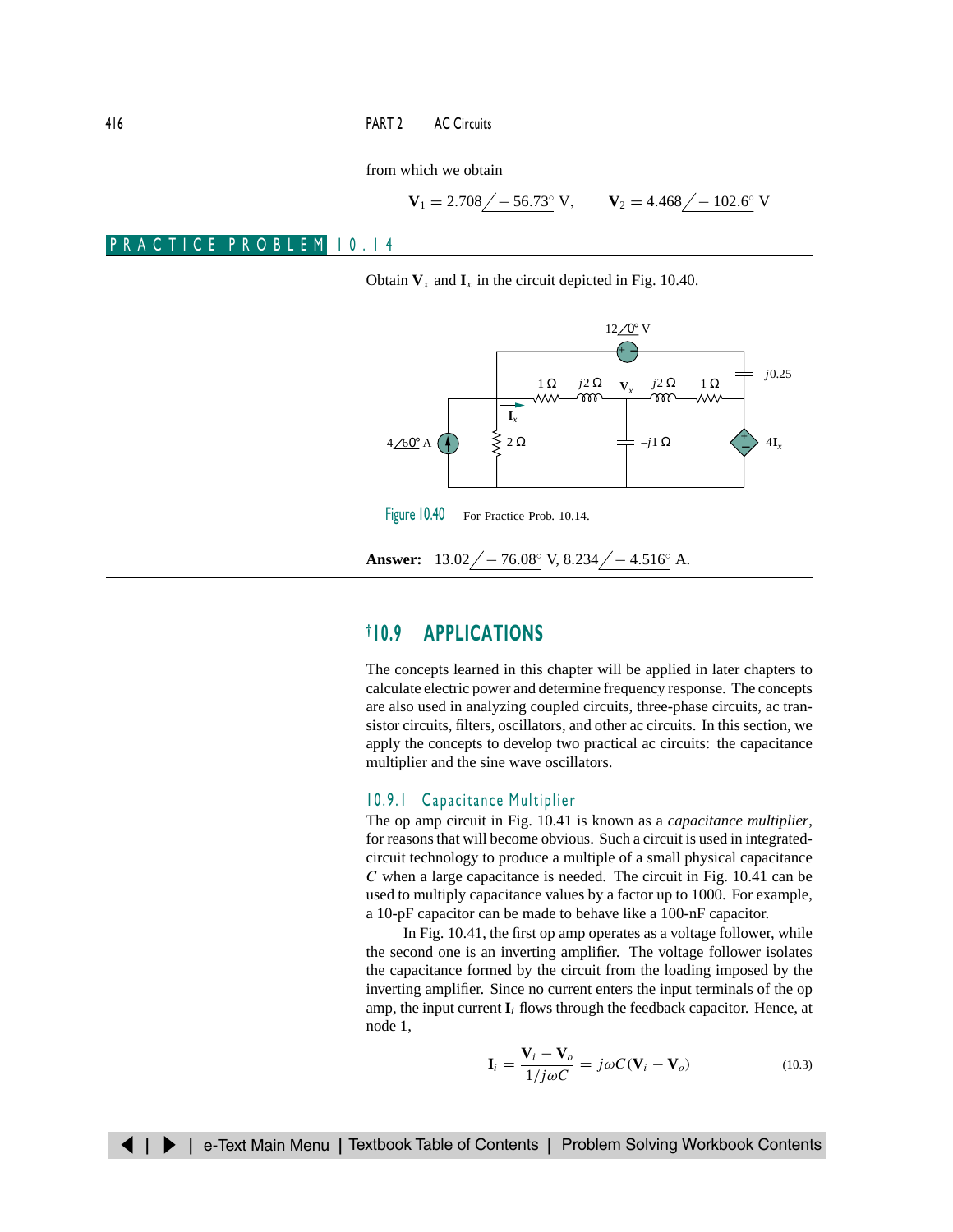

Figure 10.41 Capacitance multiplier.

Applying KCL at node 2 gives

$$
\frac{\mathbf{V}_i - \mathbf{0}}{R_1} = \frac{\mathbf{0} - \mathbf{V}_o}{R_2}
$$

or

$$
\mathbf{V}_o = -\frac{R_2}{R_1} \mathbf{V}_i \tag{10.4}
$$

Substituting Eq. (10.4) into (10.3) gives

$$
\mathbf{I}_i = j\omega C \left( 1 + \frac{R_2}{R_1} \right) \mathbf{V}_i
$$

or

$$
\frac{\mathbf{I}_i}{\mathbf{V}_i} = j\omega \left(1 + \frac{R_2}{R_1}\right) C \tag{10.5}
$$

The input impedance is

$$
\mathbf{Z}_{i} = \frac{\mathbf{V}_{i}}{\mathbf{I}_{i}} = \frac{1}{j\omega C_{\text{eq}}}
$$
(10.6)

where

$$
C_{\text{eq}} = \left(1 + \frac{R_2}{R_1}\right)C\tag{10.7}
$$

Thus, by a proper selection of the values of  $R_1$  and  $R_2$ , the op amp circuit in Fig. 10.41 can be made to produce an effective capacitance between the input terminal and ground, which is a multiple of the physical capacitance *C*. The size of the effective capacitance is practically limited by the inverted output voltage limitation. Thus, the larger the capacitance multiplication, the smaller is the allowable input voltage to prevent the op amps from reaching saturation.

A similar op amp circuit can be designed to simulate inductance. (See Prob. 10.69.) There is also an op amp circuit configuration to create a resistance multiplier.

#### EXAMPLE 10.15

Calculate  $C_{eq}$  in Fig. 10.41 when  $R_1 = 10 \text{ k}\Omega$ ,  $R_2 = 1 \text{ M}\Omega$ , and  $C = 1 \text{ nF}$ .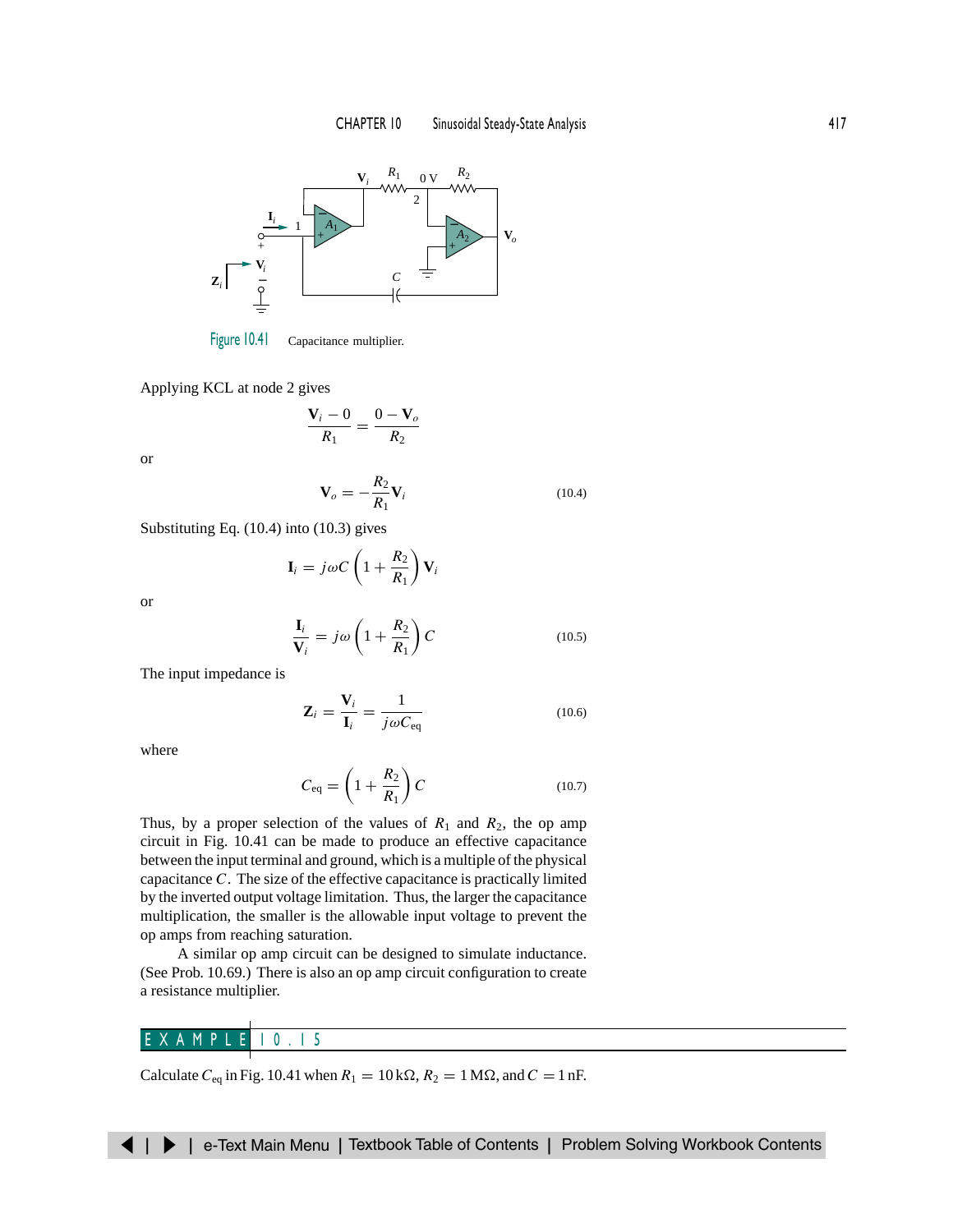#### **Solution:**

From Eq. (10.7)

$$
C_{\text{eq}} = \left(1 + \frac{R_2}{R_1}\right)C = \left(1 + \frac{1 \times 10^6}{10 \times 10^3}\right)1 \text{ nF} = 101 \text{ nF}
$$

#### PRACTICE PROBLEM 10.15

Determine the equivalent capacitance of the op amp circuit in Fig. 10.41 if  $R_1 = 10 \text{ k}\Omega$ ,  $R_2 = 10 \text{ M}\Omega$ , and  $C = 10 \text{ nF}$ .

**Answer:** 10 *µ*F.

#### 10.9.2 Oscillators

We know that dc is produced by batteries. But how do we produce ac? One way is using *oscillators*, which are circuits that convert dc to ac.

> An oscillator is a circuit that produces an ac waveform as output when powered by a dc input.

The only external source an oscillator needs is the dc power supply. Ironically, the dc power supply is usually obtained by converting the ac supplied by the electric utility company to dc. Having gone through the trouble of conversion, one may wonder why we need to use the oscillator to convert the dc to ac again. The problem is that the ac supplied by the utility company operates at a preset frequency of 60 Hz in the United States (50 Hz in some other nations), whereas many applications such as electronic circuits, communication systems, and microwave devices require internally generated frequencies that range from 0 to 10 GHz or higher. Oscillators are used for generating these frequencies.

In order for sine wave oscillators to sustain oscillations, they must meet the *Barkhausen criteria:*

- 1. The overall gain of the oscillator must be unity or greater. Therefore, losses must be compensated for by an amplifying device.
- 2. The overall phase shift (from input to output and back to the input) must be zero.

Three common types of sine wave oscillators are phase-shift, twin *T* , and Wien-bridge oscillators. Here we consider only the Wien-bridge oscillator.

The *Wien-bridge oscillator* is widely used for generating sinusoids in the frequency range below 1 MHz. It is an *RC* op amp circuit with only a few components, easily tunable and easy to design. As shown in Fig. 10.42, the oscillator essentially consists of a noninverting amplifier with two feedback paths: the positive feedback path to the noninverting input creates oscillations, while the negative feedback path to the inverting

This corresponds to  $\omega = 2\pi f = 377$  rad/s.



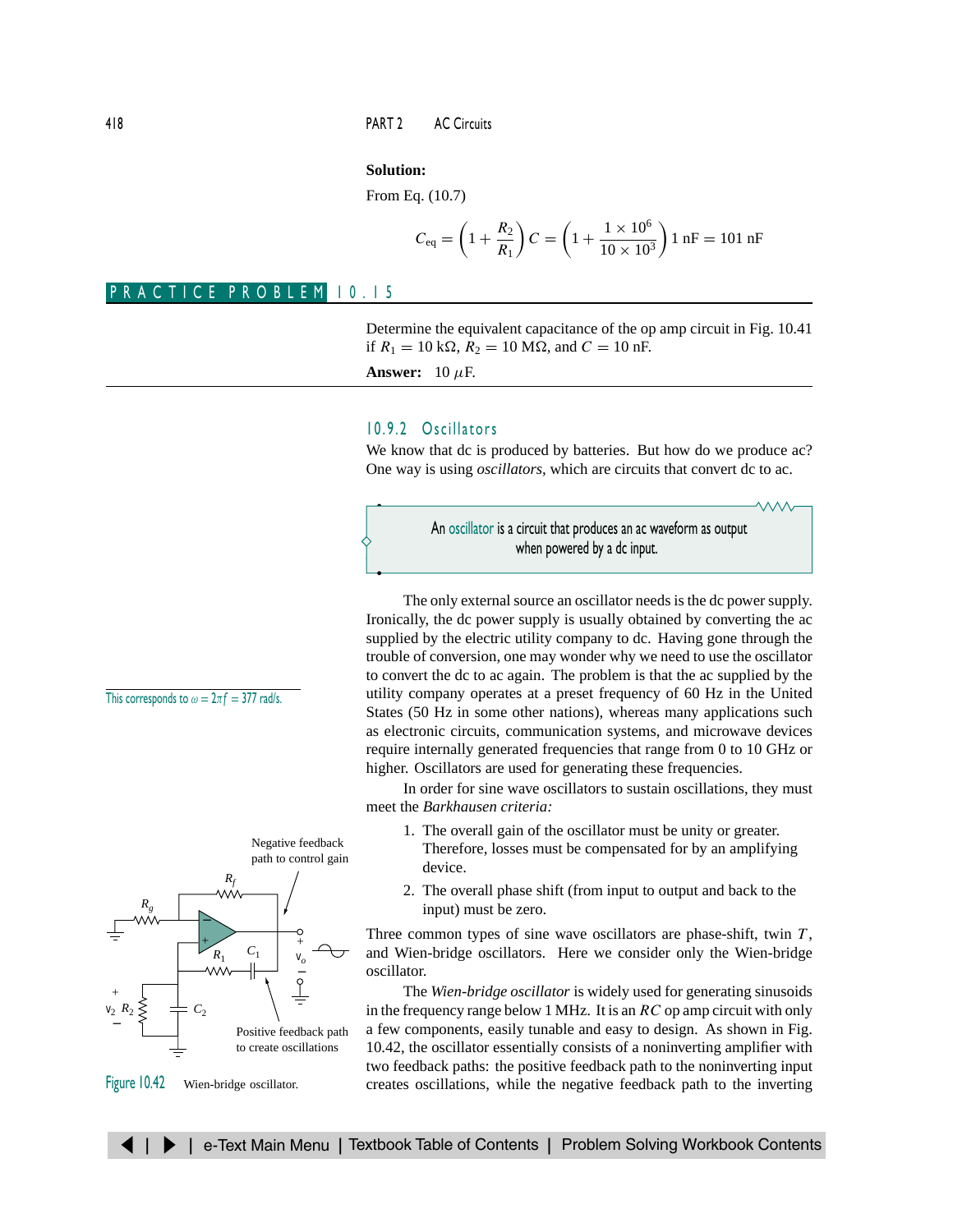input controls the gain. If we define the impedances of the *RC* series and parallel combinations as  $\mathbf{Z}_s$  and  $\mathbf{Z}_p$ , then

$$
\mathbf{Z}_s = R_1 + \frac{1}{j\omega C_1} = R_1 - \frac{j}{\omega C_1}
$$
 (10.8)

$$
\mathbf{Z}_p = R_2 \parallel \frac{1}{j\omega C_2} = \frac{R_2}{1 + j\omega R_2 C_2}
$$
 (10.9)

The feedback ratio is

$$
\frac{\mathbf{V}_2}{\mathbf{V}_o} = \frac{\mathbf{Z}_p}{\mathbf{Z}_s + \mathbf{Z}_p}
$$
(10.10)

Substituting Eqs. (10.8) and (10.9) into Eq. (10.10) gives

$$
\frac{\mathbf{V}_2}{\mathbf{V}_o} = \frac{R_2}{R_2 + \left(R_1 - \frac{j}{\omega C_1}\right)(1 + j\omega R_2 C_2)}
$$
\n
$$
= \frac{\omega R_2 C_1}{\omega (R_2 C_1 + R_1 C_1 + R_2 C_2) + j(\omega^2 R_1 C_1 R_2 C_2 - 1)}
$$
\n(10.11)

To satisfy the second Barkhausen criterion,  $V_2$  must be in phase with  $V_0$ , which implies that the ratio in Eq.  $(10.11)$  must be purely real. Hence, the imaginary part must be zero. Setting the imaginary part equal to zero gives the oscillation frequency  $\omega_o$  as

$$
\omega_o^2 R_1 C_1 R_2 C_2 - 1 = 0
$$

or

$$
\omega_o = \frac{1}{\sqrt{R_1 R_2 C_1 C_2}}\tag{10.12}
$$

In most practical applications,  $R_1 = R_2 = R$  and  $C_1 = C_2 = C$ , so that

$$
\omega_o = \frac{1}{RC} = 2\pi f_o \tag{10.13}
$$

or

$$
f_o = \frac{1}{2\pi RC}
$$
 (10.14)

Substituting Eq. (10.13) and  $R_1 = R_2 = R$ ,  $C_1 = C_2 = C$  into Eq. (10.11) yields

$$
\frac{\mathbf{V}_2}{\mathbf{V}_o} = \frac{1}{3} \tag{10.15}
$$

Thus in order to satisfy the first Barkhausen criterion, the op amp must compensate by providing a gain of 3 or greater so that the overall gain is at least 1 or unity. We recall that for a noninverting amplifier,

$$
\frac{\mathbf{V}_o}{\mathbf{V}_2} = 1 + \frac{R_f}{R_g} = 3\tag{10.16}
$$

or

$$
R_f = 2R_g \tag{10.17}
$$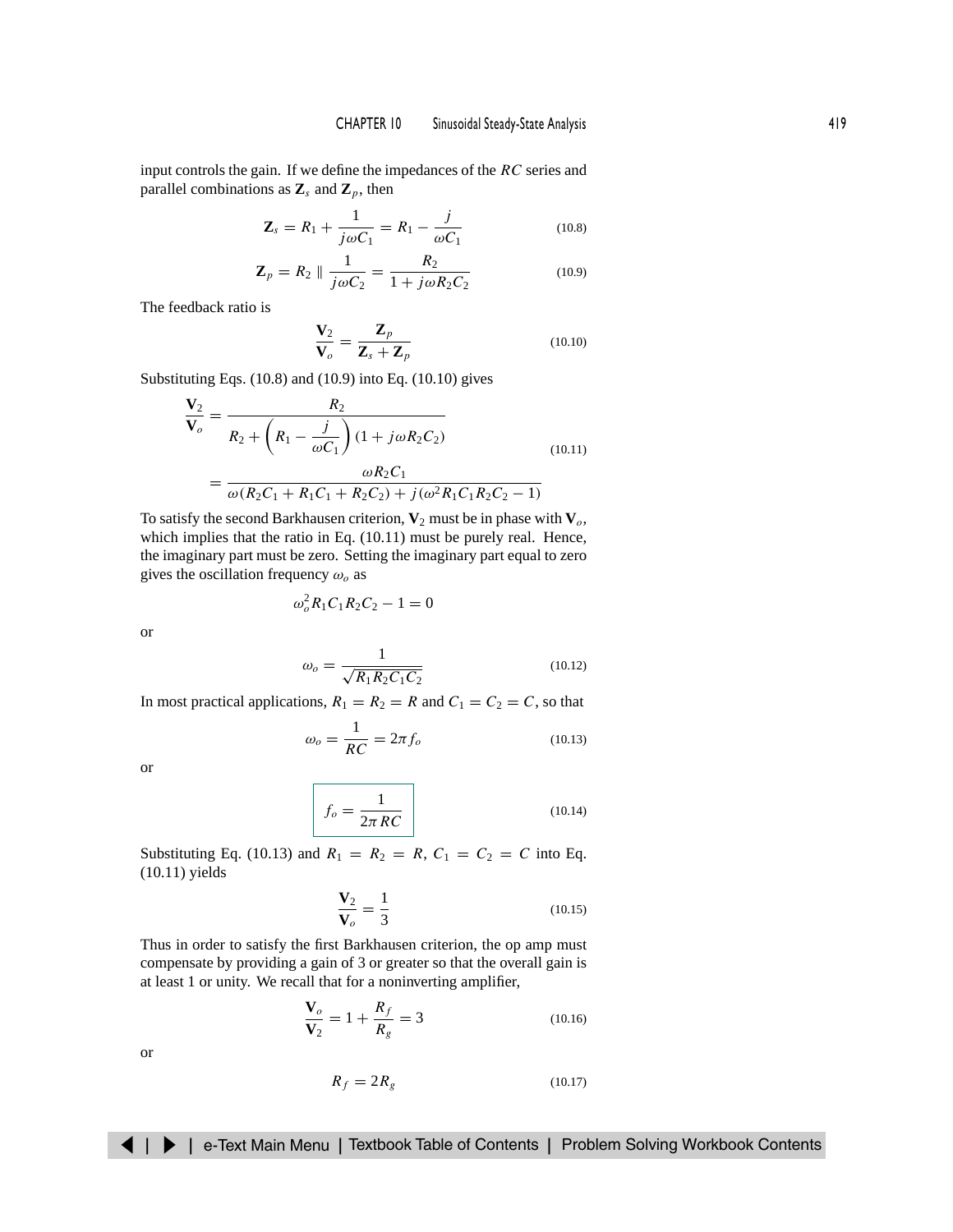Due to the inherent delay caused by the op amp, Wien-bridge oscillators are limited to operating in the frequency range of 1 MHz or less.

EXAMPLE 10.16

Design a Wien-bridge circuit to oscillate at 100 kHz.

#### **Solution:**

Using Eq. (10.14), we obtain the time constant of the circuit as

$$
RC = \frac{1}{2\pi f_o} = \frac{1}{2\pi \times 100 \times 10^3} = 1.59 \times 10^{-6} \quad (10.16.1)
$$

If we select  $R = 10 \text{ k}\Omega$ , then we can select  $C = 159 \text{ pF}$  to satisfy Eq. (10.16.1). Since the gain must be 3,  $R_f/R_g = 2$ . We could select  $R_f =$  $20 \text{ k}\Omega$  while  $R_g = 10 \text{ k}\Omega$ .

#### PRACTICE PROBLEM 10.16

In the Wien-bridge oscillator circuit in Fig. 10.42, let  $R_1 = R_2 = 2.5 \text{ k}\Omega$ ,  $C_1 = C_2 = 1$  nF. Determine the frequency  $f_o$  of the oscillator. **Answer:** 63.66 kHz.

## **10.10 SUMMARY**

- 1. We apply nodal and mesh analysis to ac circuits by applying KCL and KVL to the phasor form of the circuits.
- 2. In solving for the steady-state response of a circuit that has independent sources with different frequencies, each independent source *must* be considered separately. The most natural approach to analyzing such circuits is to apply the superposition theorem. A separate phasor circuit for each frequency *must* be solved independently, and the corresponding response should be obtained in the time domain. The overall response is the sum of the time-domain responses of all the individual phasor circuits.
- 3. The concept of source transformation is also applicable in the frequency domain.
- 4. The Thevenin equivalent of an ac circuit consists of a voltage source  $V_{\text{Th}}$  in series with the Thevenin impedance  $Z_{\text{Th}}$ .
- 5. The Norton equivalent of an ac circuit consists of a current source  $\mathbf{I}_N$ in parallel with the Norton impedance  $\mathbf{Z}_N$  (=  $\mathbf{Z}_{Th}$ ).
- 6. *PSpice* is a simple and powerful tool for solving ac circuit problems. It relieves us of the tedious task of working with the complex numbers involved in steady-state analysis.
- 7. The capacitance multiplier and the ac oscillator provide two typical applications for the concepts presented in this chapter. A capacitance multiplier is an op amp circuit used in producing a multiple of a physical capacitance. An oscillator is a device that uses a dc input to generate an ac output.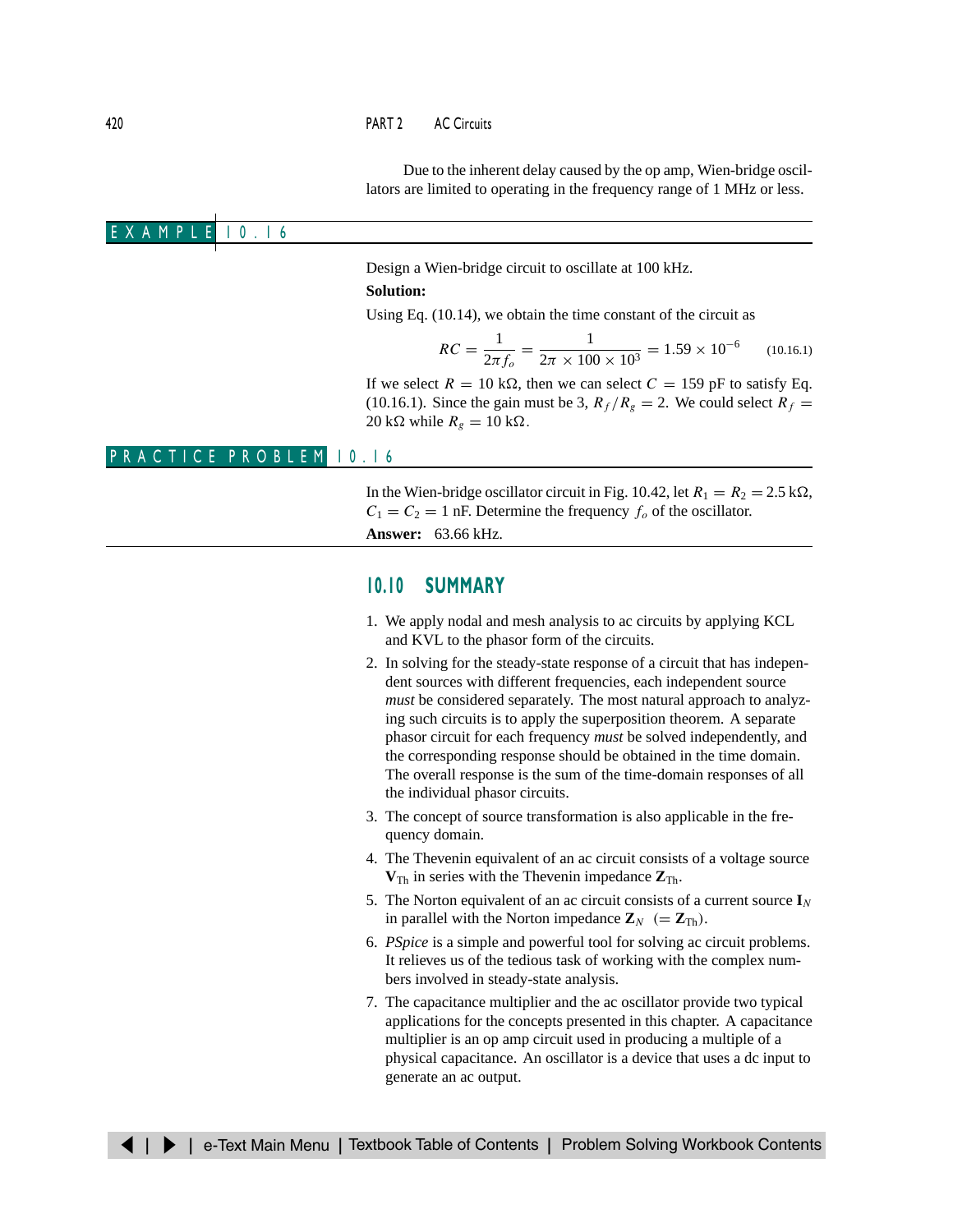#### REVIEW QUESTIONS

- **10.1** The voltage **V***<sup>o</sup>* across the capacitor in Fig. 10.43 is: (a)  $5\sqrt{0}$ ° V (b)  $7.071\sqrt{45}$ ° V
	- (c)  $7.071 / 45°$  V (d)  $5 / 45°$  V  $\frac{1}{2}$ <br>MW +



Figure 10.43 For Review Question 10.1.

**10.2** The value of the current **I**<sub>*o*</sub> in the circuit in Fig. 10.44 is:





Figure 10.44 For Review Question 10.2.

- **10.3** Using nodal analysis, the value of **V***<sup>o</sup>* in the circuit of Fig. 10.45 is:
	- (a)  $-24 \text{ V}$  (b)  $-8 \text{ V}$ <br>(c)  $8 \text{ V}$  (d)  $24 \text{ V}$ (d)  $24 V$



Figure 10.45 For Review Question 10.3.

**10.4** In the circuit of Fig. 10.46, current  $i(t)$  is: (a)  $10 \cos t A$  (b)  $10 \sin t A$  (c)  $5 \cos t A$ (d) 5 sin *t* A (e) 4*.*472 cos*(t* − 63*.*43◦*)* A





- **10.5** Refer to the circuit in Fig. 10.47 and observe that the two sources do not have the same frequency. The current  $i_x(t)$  can be obtained by:
	- (a) source transformation
	- (b) the superposition theorem
	- (c) *PSpice*



Figure 10.47 For Review Ouestion 10.5.

**10.6** For the circuit in Fig. 10.48, the Thevenin impedance at terminals *a*-*b* is: (a)  $1 \Omega$ <br>(b)  $0.5 - j0.5 \Omega$ <br>(c)  $0.5 + j0.5 \Omega$ <br>(d)  $1 + j2 \Omega$ (c)  $0.5 + j0.5 \Omega$ 

(e) 
$$
1 - i7
$$

(e)  $1 - j2 \Omega$ 



Figure 10.48 For Review Questions 10.6 and 10.7.

**10.7** In the circuit of Fig. 10.48, the Thevenin voltage at terminals *a*-*b* is:

(a) 
$$
3.535 \angle -45^{\circ} \text{ V}
$$
 (b)  $3.535 \angle 45^{\circ} \text{ V}$   
(c)  $7.071 \angle -45^{\circ} \text{ V}$  (d)  $7.071 \angle 45^{\circ} \text{ V}$ 

**10.8** Refer to the circuit in Fig. 10.49. The Norton equivalent impedance at terminals *a*-*b* is:

(a) 
$$
-j4 \Omega
$$
  
\n(b)  $-j2 \Omega$   
\n(c)  $j2 \Omega$   
\n(d)  $j4 \Omega$ 



Figure 10.49 For Review Questions 10.8 and 10.9.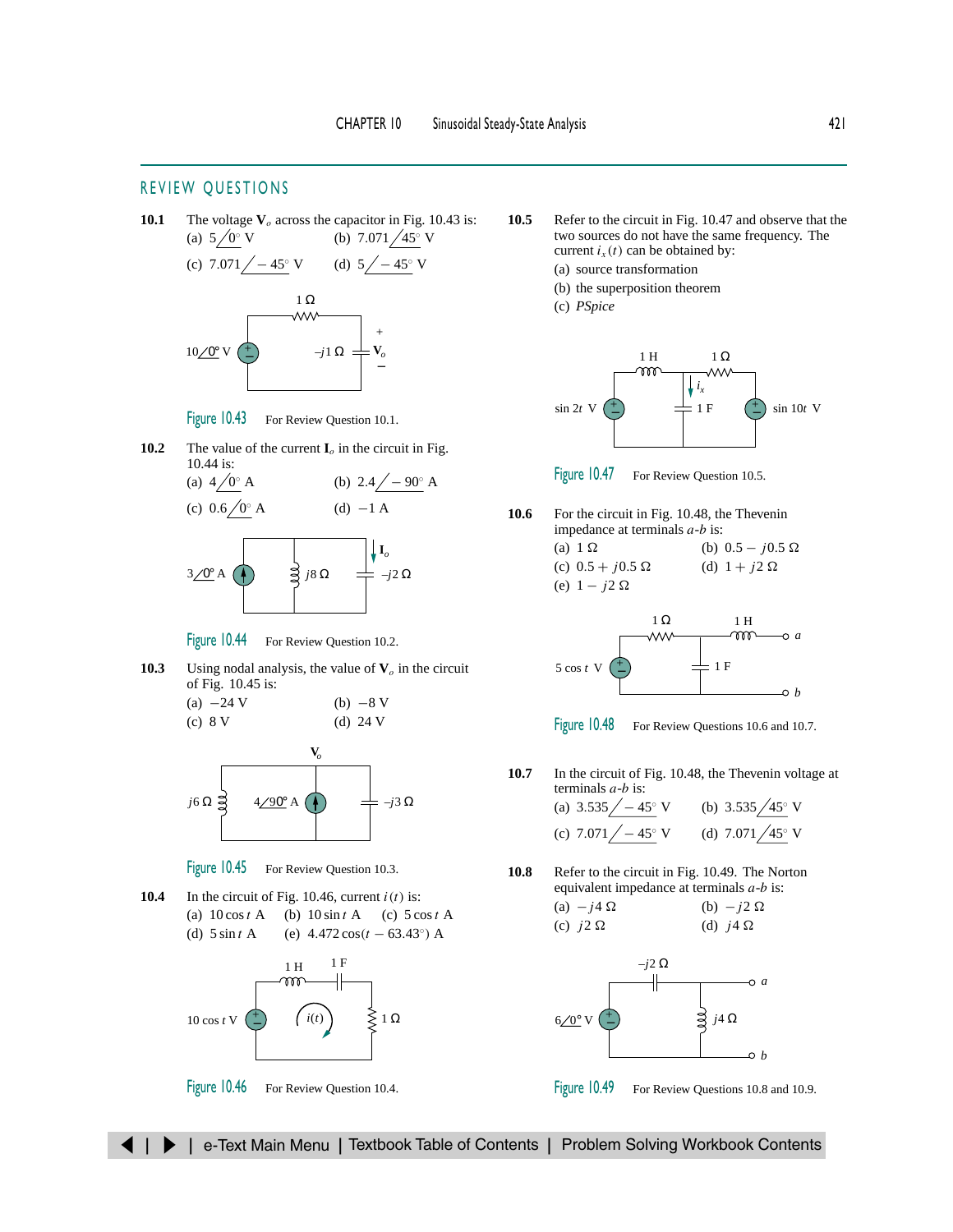- **10.9** The Norton current at terminals *a*-*b* in the circuit of Fig. 10.49 is:<br>(a)  $1/0^{\circ}$  A (a)  $1/\sqrt{0}$ ° A (b)  $1.5/\sqrt{0}$ ° A
	- (c)  $1.5/90°$  A (d)  $3/90°$  A



*Answers: 10.1c, 10.2a, 10.3d, 10.4a, 10.5b, 10.6c, 10.7a, 10.8a, 10.9d, 10.10b.*

### PROBLEMS

#### **Section 10.2 Nodal Analysis**

**10.1** Find  $v<sub>o</sub>$  in the circuit in Fig. 10.50.



Figure 10.50 For Prob. 10.1.

- 10.2 For the circuit depicted in Fig. 10.51 below, determine *io*.
- **10.3** Determine  $v<sub>o</sub>$  in the circuit of Fig. 10.52.









**10.5** Use nodal analysis to find  $v<sub>o</sub>$  in the circuit of Fig. 10.54.



- Figure 10.54 For Prob. 10.5.
- **10.6** Using nodal analysis, find  $i_o(t)$  in the circuit in Fig. 10.55.
- $10$  Ω **AAAA**  $i<sub>o</sub>$ 20 sin  $\left(10t - \frac{\pi}{2}\right)$  V  $\left(\frac{+}{2}\right)$  1 H  $\approx 3$   $\Rightarrow$  0.02 F  $\left(\frac{4}{2}\right)$  4 cos  $\left(10t - \frac{\pi}{4}\right)$  A  $= 0.02 \text{ F}$  $1 H =$ Figure 10.51 For Prob. 10.2.

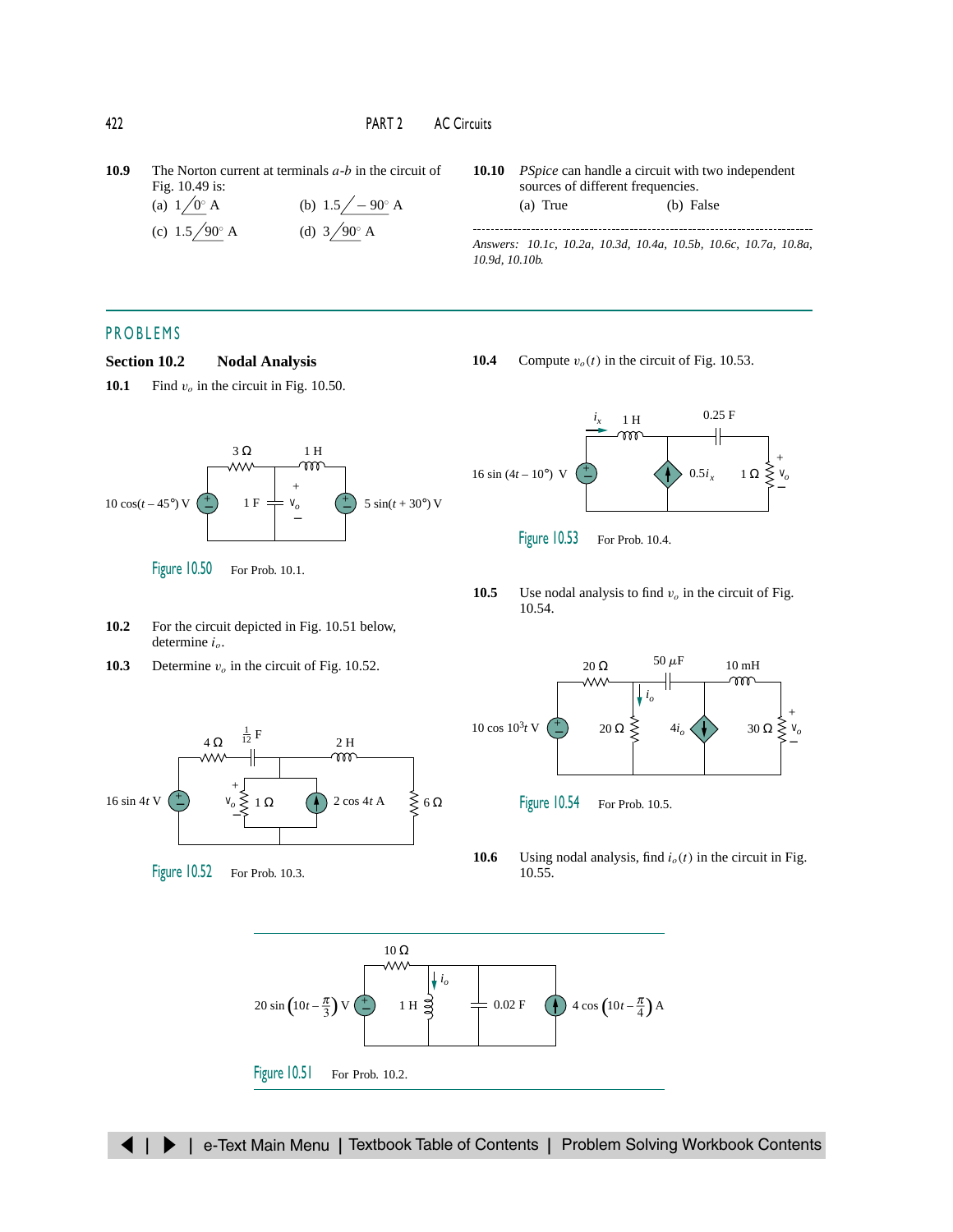

**10.7** By nodal analysis, find  $i<sub>o</sub>$  in the circuit in Fig. 10.56.



**10.8** Calculate the voltage at nodes 1 and 2 in the circuit of Fig. 10.57 using nodal analysis.



**10.9** Solve for the current **I** in the circuit of Fig. 10.58 using nodal analysis.





**10.10** Using nodal analysis, find  $V_1$  and  $V_2$  in the circuit of Fig. 10.59.



Figure 10.59 For Prob. 10.10.

**10.11** By nodal analysis, obtain current  $\mathbf{I}_o$  in the circuit in Fig. 10.60.





**10.12** Use nodal analysis to obtain **V***<sup>o</sup>* in the circuit of Fig. 10.61 below.



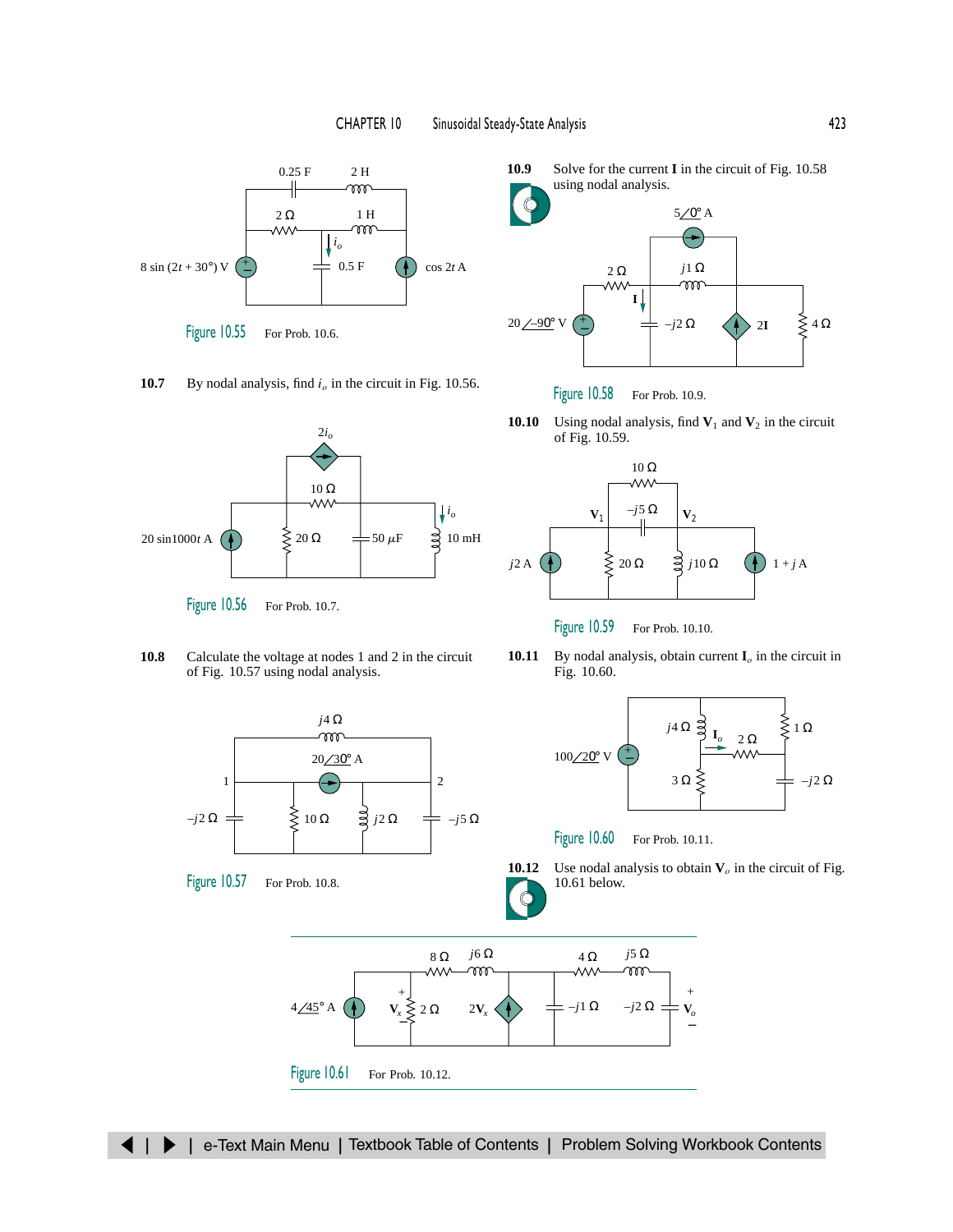**10.13** Obtain **V***<sup>o</sup>* in Fig. 10.62 using nodal analysis.





**10.14** Refer to Fig. 10.63. If  $v_s(t) = V_m \sin \omega t$  and  $v_o(t) = A \sin(\omega t + \phi)$ , derive the expressions for *A* and  $\phi$ .



Figure 10.63 For Prob. 10.14.

**10.15** For each of the circuits in Fig. 10.64, find  $V_o/V_i$  for  $\omega = 0, \omega \rightarrow \infty$ , and  $\omega^2 = 1/LC$ .



Figure 10.64 For Prob. 10.15.

**10.16** For the circuit in Fig. 10.65, determine  $\mathbf{V}_o/\mathbf{V}_s$ .



Figure 10.65 For Prob. 10.16.

#### **Section 10.3 Mesh Analysis**

**10.17** Obtain the mesh currents  $I_1$  and  $I_2$  in the circuit of Fig. 10.66.



Figure 10.66 For Prob. 10.17.

**10.18** Solve for  $i<sub>o</sub>$  in Fig. 10.67 using mesh analysis.



Figure 10.67 For Prob. 10.18.

- **10.19** Rework Prob. 10.5 using mesh analysis.
- **10.20** Using mesh analysis, find  $I_1$  and  $I_2$  in the circuit of Fig. 10.68.



Figure 10.68 For Prob. 10.20.

**10.21** By using mesh analysis, find  $I_1$  and  $I_2$  in the circuit depicted in Fig. 10.69.



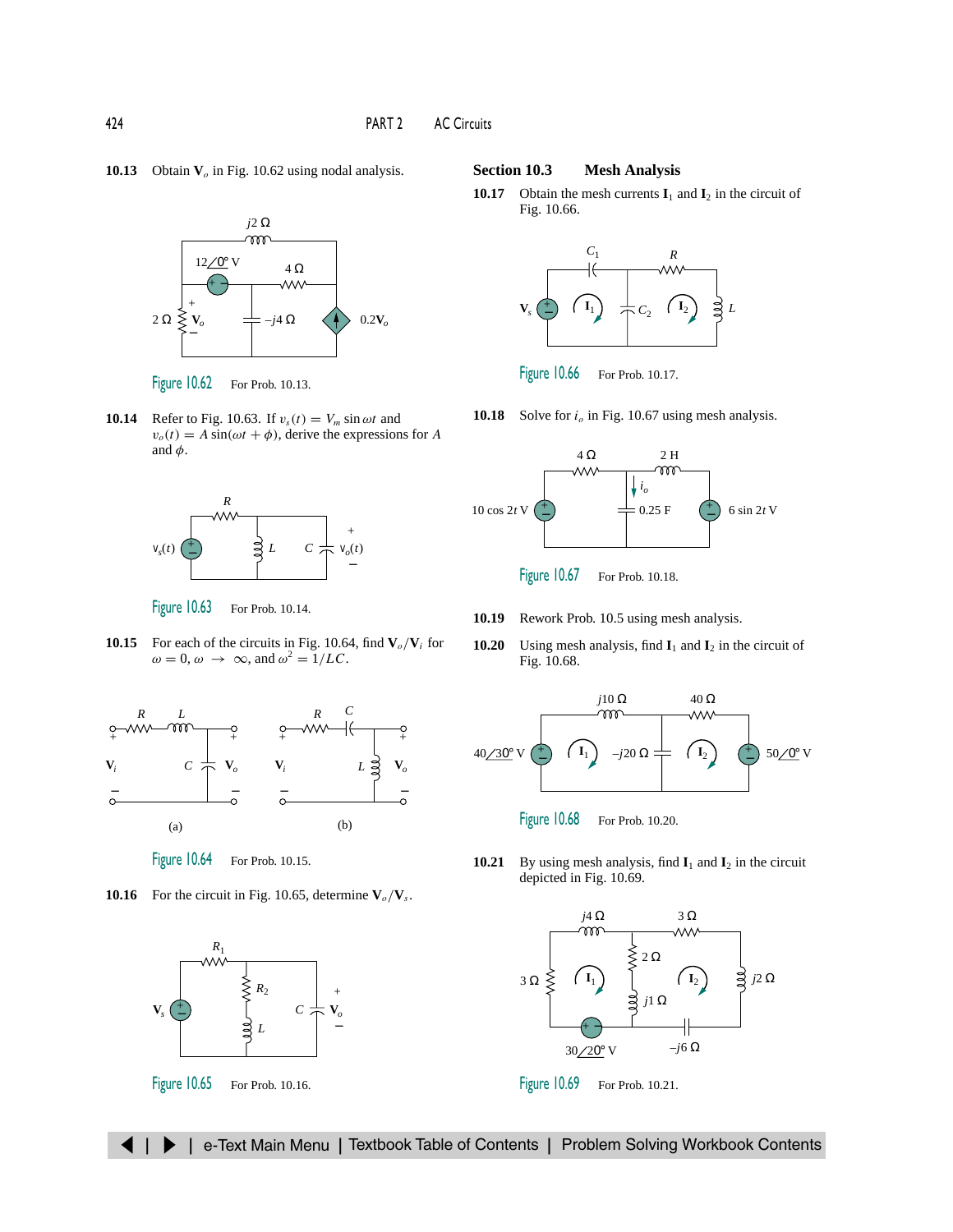- **10.22** Repeat Prob. 10.11 using mesh analysis.
- **10.23** Use mesh analysis to determine current  $\mathbf{I}_o$  in the circuit of Fig. 10.70 below.
- **10.24** Determine  $V$ <sup> $o$ </sup> and  $I$ <sup> $o$ </sup> in the circuit of Fig. 10.71 using mesh analysis.



- **10.25** Compute **I** in Prob. 10.9 using mesh analysis.
- **10.26** Use mesh analysis to find **I***<sup>o</sup>* in Fig. 10.28 (for Example 10.10).
- **10.27** Calculate **I***<sup>o</sup>* in Fig. 10.30 (for Practice Prob. 10.10) using mesh analysis.
- **10.28** Compute **V***<sup>o</sup>* in the circuit of Fig. 10.72 using mesh analysis.



Figure 10.72 For Prob. 10.28.

**10.29** Using mesh analysis, obtain **I***<sup>o</sup>* in the circuit shown in Fig. 10.73.



Figure 10.73 For Prob. 10.29.

#### **Section 10.4 Superposition Theorem**





Figure 10.74 For Prob. 10.30.



Figure 10.75 For Prob. 10.31.

- **10.32** Rework Prob. 10.2 using the superposition theorem.
- **10.33** Solve for  $v<sub>o</sub>(t)$  in the circuit of Fig. 10.76 using the superposition principle.

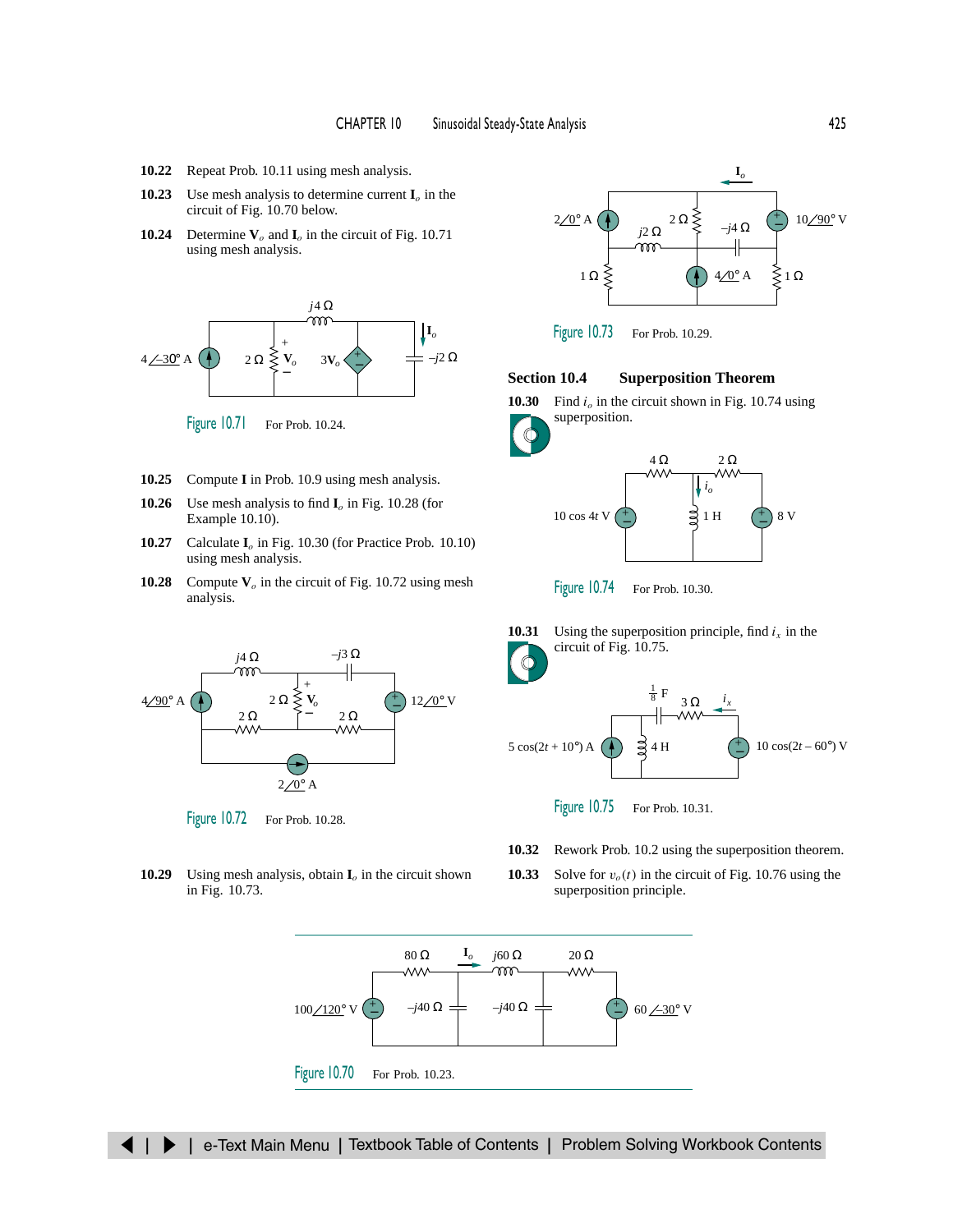

**10.34** Determine  $i<sub>o</sub>$  in the circuit of Fig. 10.77.



Figure 10.77 For Prob. 10.34.





Figure 10.78 For Prob. 10.35.

#### **Section 10.5 Source Transformation**

**10.36** Using source transformation, find *i* in the circuit of Fig. 10.79.





**10.37** Use source transformation to find  $v<sub>o</sub>$  in the circuit in Fig. 10.80.



- **10.38** Solve Prob. 10.20 using source transformation.
- **10.39** Use the method of source transformation to find **I***<sup>x</sup>* in the circuit of Fig. 10.81.





**10.40** Use the concept of source transformation to find **V***<sup>o</sup>* in the circuit of Fig. 10.82.



#### **Section 10.6 Thevenin and Norton Equivalent Circuits**

**10.41** Find the Thevenin and Norton equivalent circuits at terminals *a*-*b* for each of the circuits in Fig. 10.83.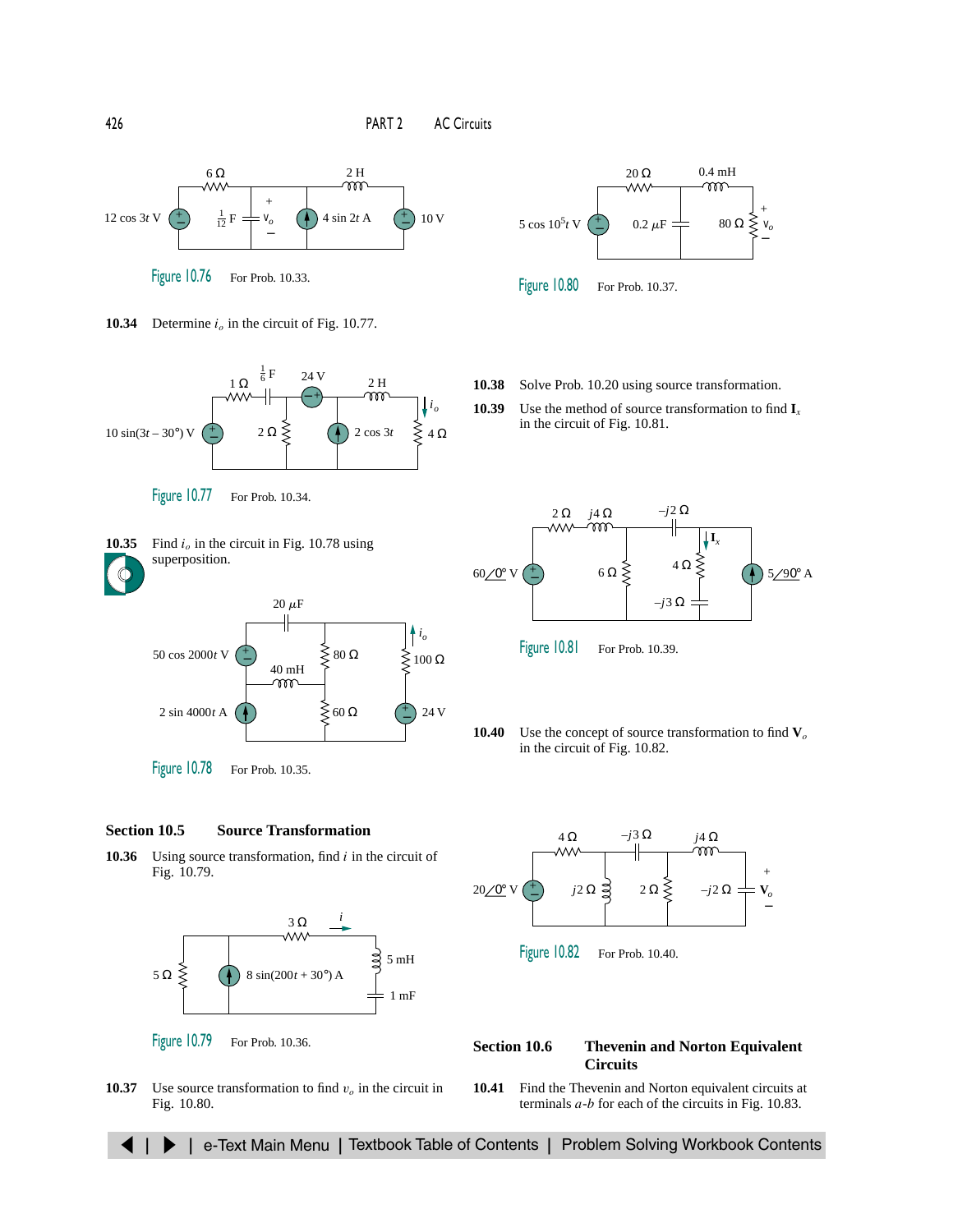

Figure 10.83 For Prob. 10.41.

**10.42** For each of the circuits in Fig. 10.84, obtain Thevenin and Norton equivalent circuits at terminals *a*-*b*.





(a)



**10.43** Find the Thevenin and Norton equivalent circuits for the circuit shown in Fig. 10.85.



Figure 10.85 For Prob. 10.43.

**10.44** For the circuit depicted in Fig. 10.86, find the Thevenin equivalent circuit at terminals *a*-*b*.



Figure 10.86 For Prob. 10.44.

- **10.45** Repeat Prob. 10.1 using Thevenin's theorem.
- **10.46** Find the Thevenin equivalent of the circuit in Fig. 10.87 as seen from:



(a) terminals *a*-*b* (b) terminals *c*-*d*



Figure 10.87 For Prob. 10.46.

- **10.47** Solve Prob. 10.3 using Thevenin's theorem.
- **10.48** Using Thevenin's theorem, find  $v<sub>o</sub>$  in the circuit in Fig. 10.88.



Figure 10.88 For Prob. 10.48.

**10.49** Obtain the Norton equivalent of the circuit depicted in Fig. 10.89 at terminals *a*-*b*.





◀ | ▶ | e-Text Main Menu | Textbook Table of Contents | Problem Solving Workbook Contents ▲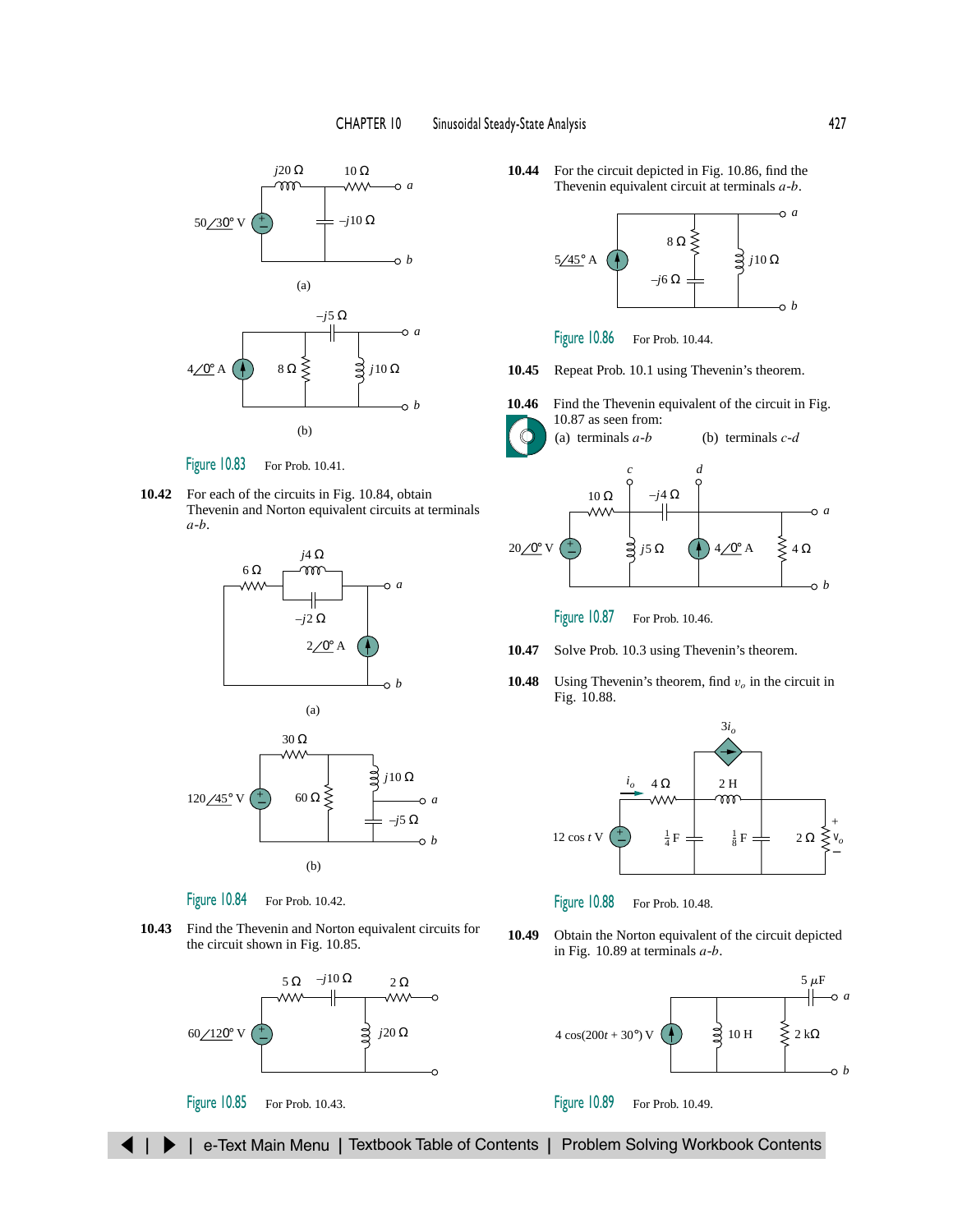**10.50** For the circuit shown in Fig. 10.90, find the Norton equivalent circuit at terminals *a*-*b*.



Figure 10.90 For Prob. 10.50.

**10.51** Compute  $i<sub>o</sub>$  in Fig. 10.91 using Norton's theorem.



Figure 10.91 For Prob. 10.51.

**10.52** At terminals *a*-*b*, obtain Thevenin and Norton equivalent circuits for the network depicted in Fig. 10.92. Take  $\omega = 10$  rad/s.



Figure 10.92 For Prob. 10.52.

#### **Section 10.7 Op Amp AC Circuits**

**10.53** For the differentiator shown in Fig. 10.93, obtain  $\mathbf{V}_o/\mathbf{V}_s$ . Find  $v_o(t)$  when  $v_s(t) = V_m \sin \omega t$  and  $\omega = 1/RC$ .





**10.54** The circuit in Fig. 10.94 is an integrator with a feedback resistor. Calculate  $v<sub>o</sub>(t)$  if  $v_s = 2 \cos 4 \times 10^4 t$  V.



Figure 10.94 For Prob. 10.54.

**10.55** Compute  $i_o(t)$  in the op amp circuit in Fig. 10.95 if  $v_s = 4 \cos 10^4 t$  V.











**10.57** Evaluate the voltage gain  $A_v = V_o/V_s$  in the op amp circuit of Fig. 10.97. Find  $\mathbf{A}_v$  at  $\omega = 0$ ,  $\omega \to \infty$ ,  $\omega = 1/R_1C_1$ , and  $\omega = 1/R_2C_2$ .



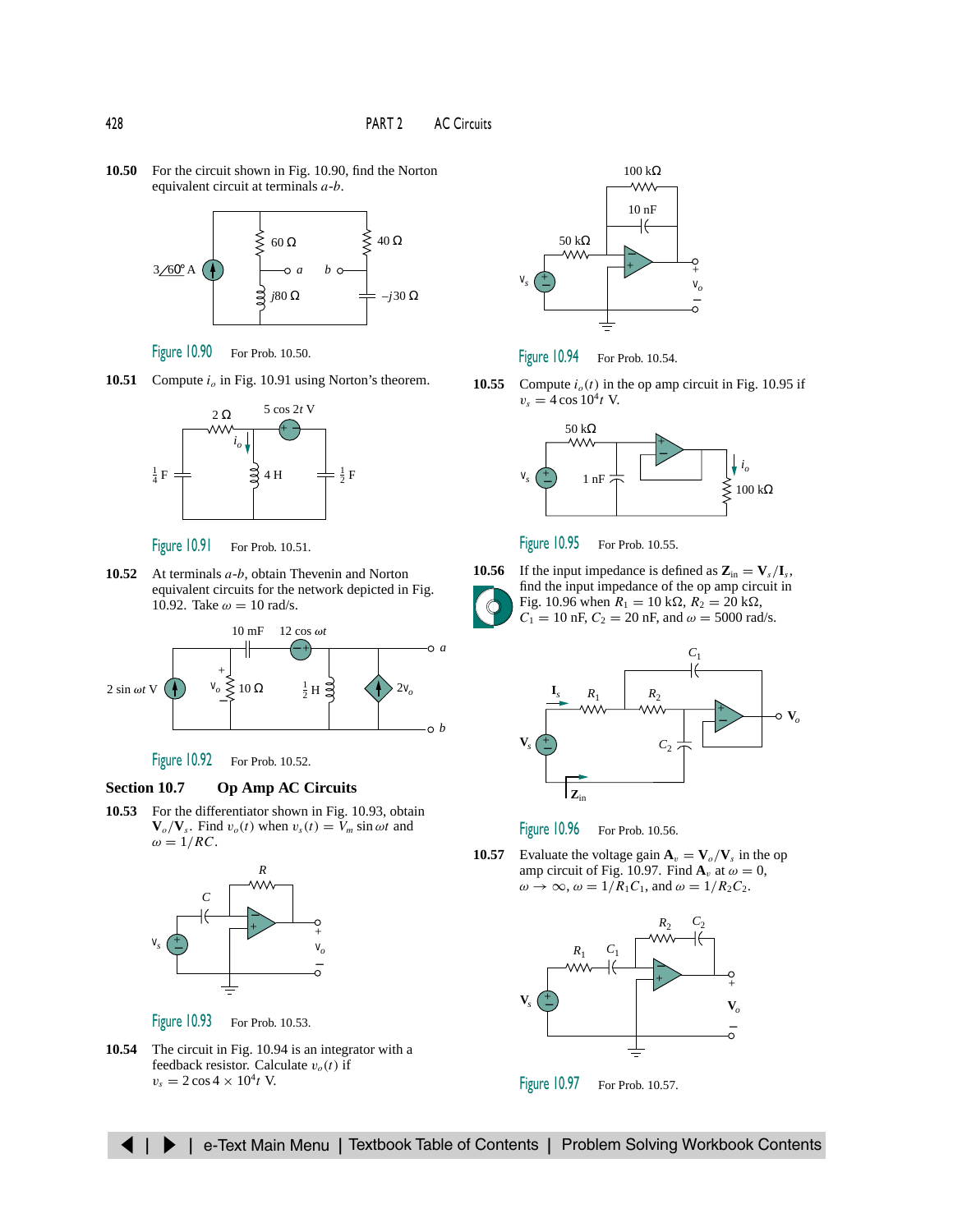

**10.58** In the op amp circuit of Fig. 10.98, find the closed-loop gain and phase shift if  $C_1 = C_2 = 1$  nF,  $R_1 = R_2 = 100 \text{ k}\Omega$ ,  $R_3 = 20 \text{ k}\Omega$ ,  $R_4 = 40 \text{ k}\Omega$ , and  $\omega = 2000$  rad/s.



Figure 10.98 For Prob. 10.58.

circuit of Fig. 10.99.

**10.61** For the op amp circuit in Fig. 10.101, obtain  $v<sub>o</sub>(t)$ .





**10.62** Obtain  $v<sub>o</sub>(t)$  for the op amp circuit in Fig. 10.102 if  $v_s = 4 \cos(1000t - 60°) \text{ V}.$ 



**10.59** Compute the closed-loop gain **V***o/***V***<sup>s</sup>* for the op amp



**10.60** Determine  $v<sub>o</sub>(t)$  in the op amp circuit in Fig. 10.100 below.



Figure 10.102 For Prob. 10.62.

#### **Section 10.8 AC Analysis Using** *PSpice*

**10.63** Use *PSpice* to solve Example 10.10.

**10.64** Solve Prob. 10.13 using *PSpice*.

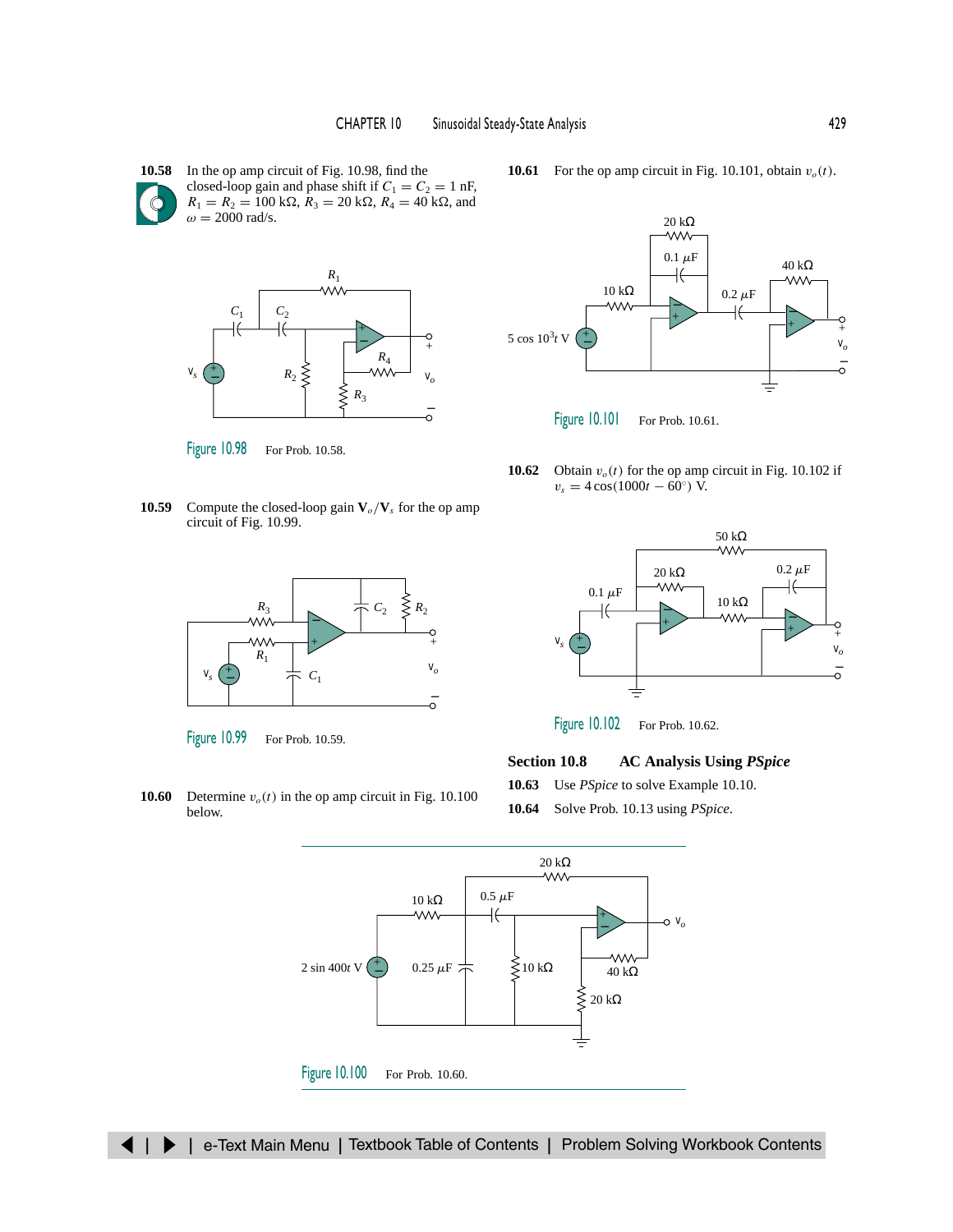**10.65** Obtain **V***<sup>o</sup>* in the circuit of Fig. 10.103 using *PSpice*.



Figure 10.103 For Prob. 10.65.

**10.66** Use *PSpice* to find  $V_1$ ,  $V_2$ , and  $V_3$  in the network of Fig. 10.104.



Figure 10.104 For Prob. 10.66.

**10.67** Determine  $V_1$ ,  $V_2$ , and  $V_3$  in the circuit of Fig. 10.105 using *PSpice*.





**10.68** Use *PSpice* to find  $v<sub>o</sub>$  and  $i<sub>o</sub>$  in the circuit of Fig. 10.106 below.

#### **Section 10.9 Applications**

**10.69** The op amp circuit in Fig. 10.107 is called an *inductance simulator*. Show that the input impedance is given by

$$
Z_{in}=\frac{V_{in}}{I_{in}}=\text{ j}\omega\text{L}_{eq}
$$

where

$$
L_{\text{eq}} = \frac{R_1 R_3 R_4}{R_2} C
$$





**10.70** Figure 10.108 shows a Wien-bridge network. Show that the frequency at which the phase shift between the input and output signals is zero is  $f = \frac{1}{2}\pi RC$ , and that the necessary gain is  $A_v = V_o/V_i = 3$  at that frequency.



Figure 10.108 For Prob. 10.70.

**10.71** Consider the oscillator in Fig. 10.109. (a) Determine the oscillation frequency.